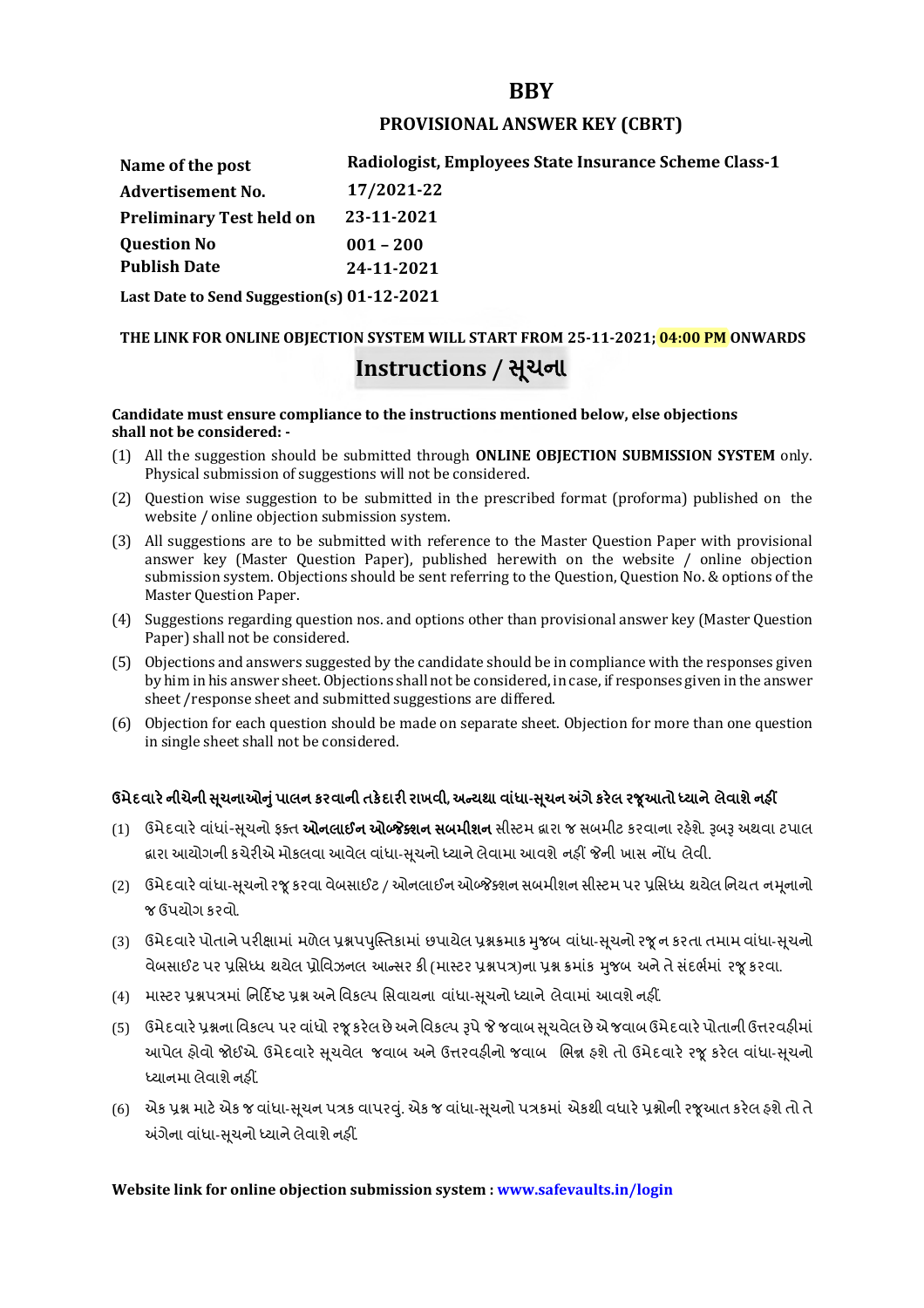**001. Identify the muscle.**



**(A) Obturator internus (B) Obturator externus**

**(C) Pectineus (D) Sartorius**

**002. Identify the structure**



**(C) Body of corpus callosum (D) Hippocampus**

**(A) Genu of corpus callosum (B) Splenium of corpus callosum**

**003. Which of the following muscle has attachment on the bony prominence indicated by an arrow?**



- **(A) Sartorius. (B) Pectineus.**
- **(C) Ilio psoas. (D) Adductor longus.**

**004. Identify the structure.**



- **(A) Superior Mesenteric Artery (B) Superior Mesenteric Vein**
- **(C) Celiac trunk (D) Renal vein**
- 
- 

**BBY - MASTER ] 1 P.T.O.**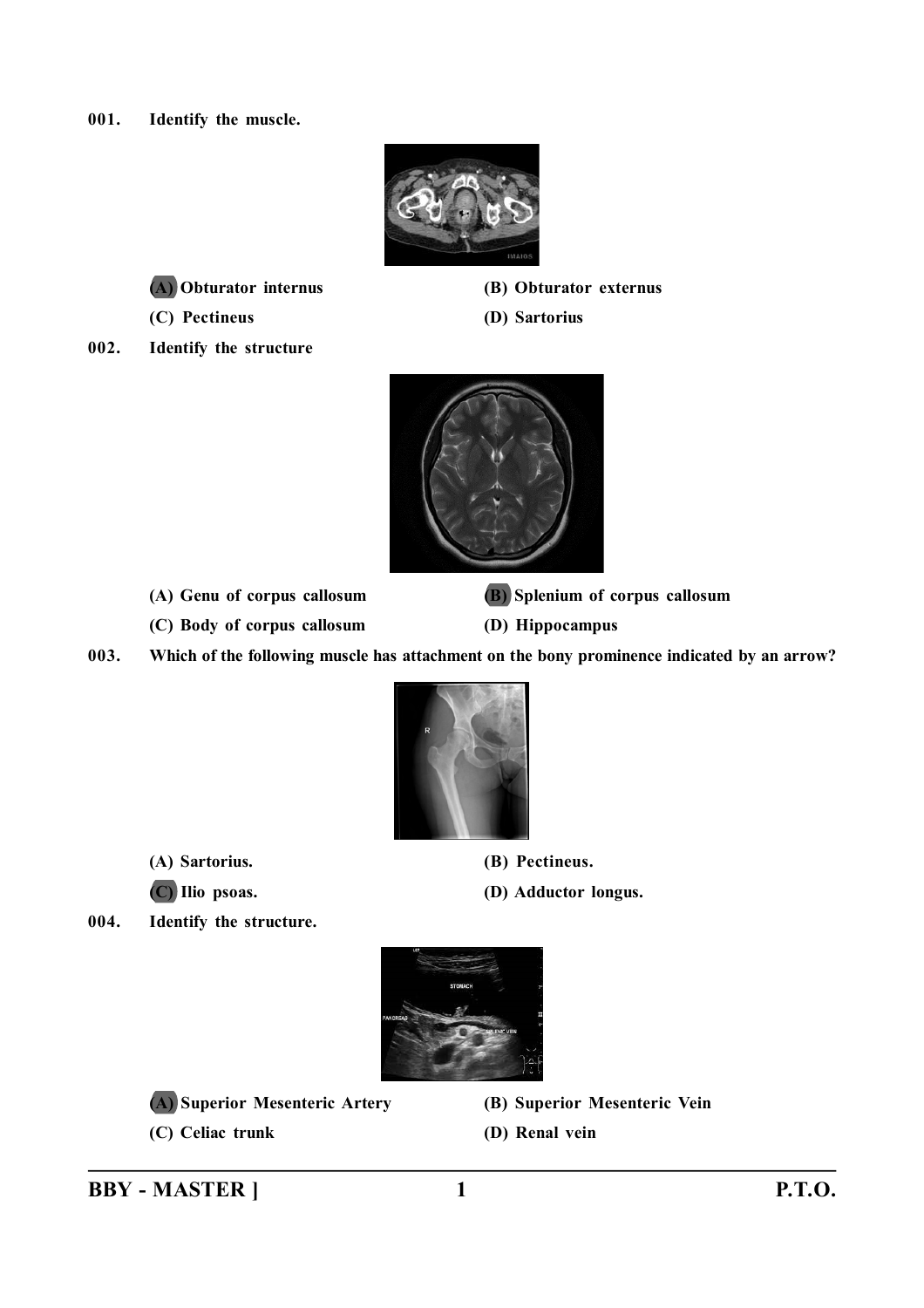**005. Identify the pathology.**



- 
- **(A) Bulky ovary (B) Polycystic ovarian morphology**
- **(C) String of pearls appearance (D) All of the above**

**006. Identify the pathology in the following brain MRI.**



**(A) CP angle Scwannoma (B) Cp angle neurofibroma**

**(C) Posterior fossa meningioma (D) Glomus jugulare Tumor**

**007. Identify the abnormality in following gross pathology specimen.**





- **(A) Osteosarcoma (B) Giant cell tumour**
- **(C) Aneurysmal bone cyst (D) Ewing's sarcoma**
- **008. Identify the pathological specimen**



- **(A) Urinary Bladder calculi. (B) Chronic cholecystitis.**
- **(C) Acute calculous cholecystitis. (D) Gall bladder carcinoma.**
- 
-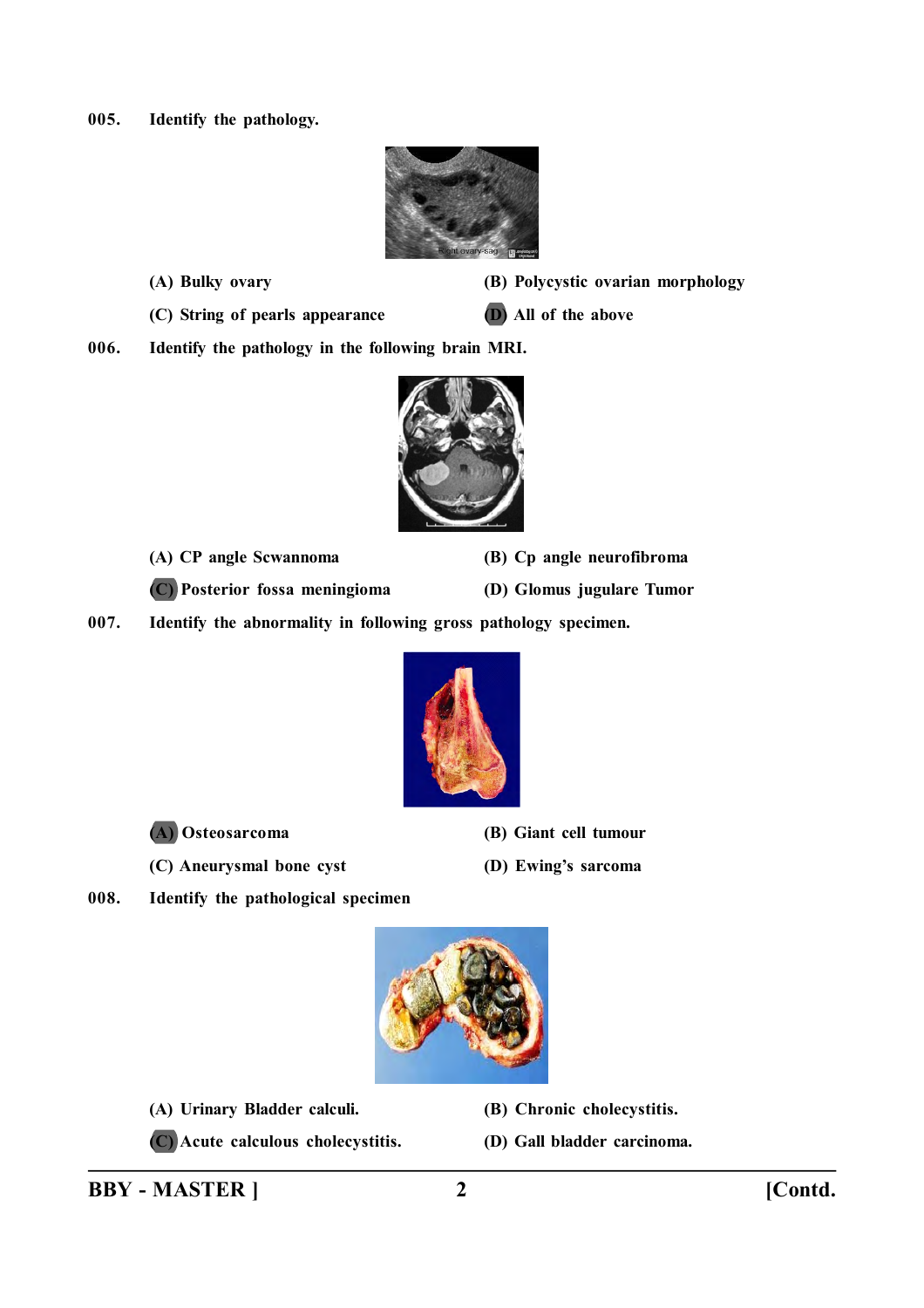**009. Identify the pelvic pathology specimen obtained from a young female.**



**(A) Ovarian dermoid (B) Adherent placenta**

**(C) Leiomyosarcoma of uterus (D) Hydatidiform mole**

**010. A 32 year old healthy male has a CXR for fitness for recruitment. There is a rounded opacity in the right mediastinum. Subsequent CT chest reveals a 4.5 cm nodal mass with central calcification and marked enhancement following contrast administration. There are no focal lung lesions. Which of the following is the most likely diagnosis?**

**(A) Castle man's disease (B) Colorectal cancer metastasis**

**(C) Langerhans's cell Histiocystosis (D) Non-Hodgkin's lymphoma**

- 
- **011. A 25 year old woman presents with an acute seizure. CT shows a 2 cm ring enhancing lesion in the frontal lobe with surrounding oedema. CXR shows 3 opacities measuring 1-3 cm in size, projected over the left lower zone. Contrast enhanced CT shows these lesions to be round, well defined and containing linear structures radiating away from the lesions. What is the likeliest diagnosis?**
	- **(A) Lymphangioleiomyomatosis (B) Takayasu's arteritis**
	-
- 
- **(C) Sarcoidosis (D) Osler-Weber-Rendu syndrome**
- **012. In the staging of pleural mesothelioma, which of the following constitutes T4 disease?**

**(A) Invasion of a rib (B) Invasion of the endothoracic fascia**

- **(C) Invasion of mediastinal fat (D) Invasion of the soft tissue of the chest wall**
- **013. When optimising a CT study of the aorta, which of the following would not improve arterial enhancement?**
	- **(A) Increasing the injection flow rate**
	- **(B) Increasing the Iodine concentration**
	- **(C) Increasing the duration of the injection**
	- **(D) Increasing the cardiac output**
- **014. A 76 year old man presents with central chest pain. He is haemodynamically stable and undergoes a thoracic CT study which demonstrates a hyper dense crescent in the wall of the descending thoracic aorta on the unenhanced study, which does not change following the administration of intravenous contrast medium. What is the most likely diagnosis?**
	- **(A) Aortic dissection (B) Atherosclerosis**
	- **(C) Intramural haematoma (D) Vasculitis**
- **015. You are asked to review a follow-up CT for a patient' with a metastatic carcinoma. The initial CT showed 2 pulmonary lesions, measuring 6 and 4 cm respectively. The current CT shows 3 lesions, each measuring 2 cm. How should you classify the response?**
	- **(A) Complete response (B) Mixed response**
	- **(C) Partial response (D) Progressive disease**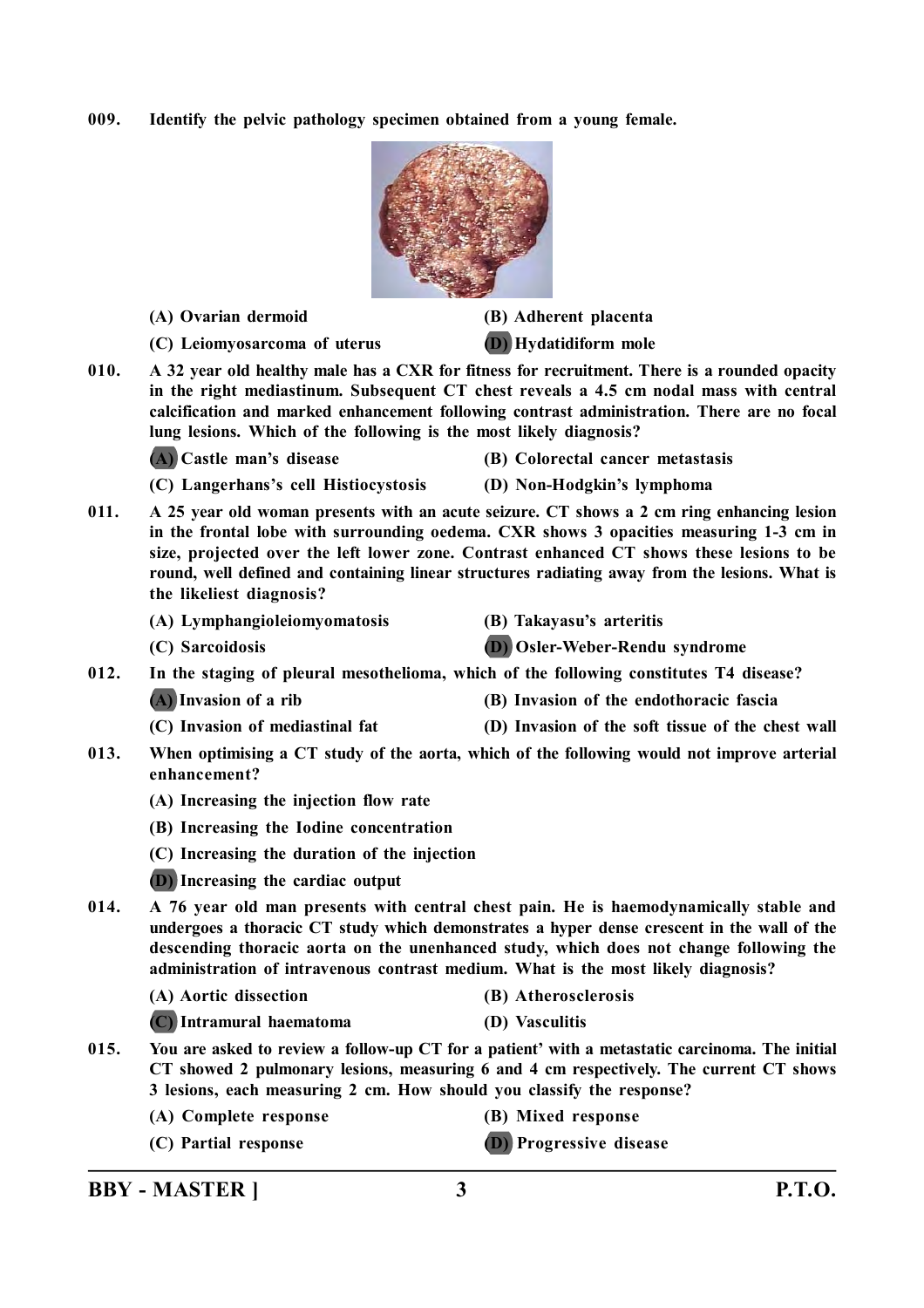**016. Which of the following is not a feature of idiopathic pulmonary fibrosis at CT?**

- **(A) Ground glass opacification (B) Tractional dilatation of the airways**
- 
- **(C) Honeycombing (D) Basal predominance**
- **017. An 18 year old man presents with a long history of recurrent pneumonias. CXR shows a 6 cm right lower lobe cystic lesion with an air/ fluid level within it. Contrast enhanced CT shows a single lesion containing fluid of water density along with higher attenuation material within it. A single aberrant vessel arising from the distal thoracic aorta is seen to enter the lesion. Angiography confirms this vessel and also demonstrates venous drainage via the pulmonary veins into the left atrium. What is the most probable diagnosis?**

**(A) lntralobar sequestration (B) Extra lobar sequestration**

- **(C) Lateral thoracic meningocoele (D) Extramedullary haematopoiesis**
- **018. Regarding the primary cardiac tumour myxoma, which of the following statements is true?**
	- **(A) 40% occur in the right atrium**
	- **(B) Enlargement of the atrial appendage may be seen on CXR**
	- **(C) The majority are sessile**
	- **(D) Most tumours arise from the septum**
- **019. A 46 year old man with a dry cough is referred for a CT of the thorax. This demonstrates multiple pulmonary nodules, each less than 4 mm in diameter, in a peri lymphatic and sub pleural distribution. What is the most likely diagnosis?**

**(A) Sarcoidosis (B) Metastases**

- **(C) Tuberculosis (D) Varicella pneumonia**
- **020. A 53 year old man presents with abdominal pain. A post-contrast abdominal CT examination is performed in the portal phase which reveals an enlarged aorta with an eccentric thrombosed channel, extending over 8 cm. Which of the following features makes a thrombosed aneurysm more likely than a chronic dissection?**
	- **(A) Involvement of the SMA**
	- **(B) Small aortic lumen**
	- **(C) Mural calcification displaced outwards**
	- **(D) Thrombus extending over 6 cm cranio-caudally**
- **021. A 55 year old man presents with chest pain radiating to the back, the arm pulses are unequal, but the patient is haemodynamically stable. CXR shows a widened mediastinum, and noncontrast CT demonstrates crescentic high attenuation material along the outer wall of the distal descending thoracic aorta. Which of the following sub-classifications most accurately describes this dissection?**
	- **(A) Stanford A and DeBakey I (B) Stanford B and DeBakey I**
	- **(C) Stanford B and DeBakey II (D) Stanford B and DeBakey Ill**
- 
- **022. A patient undergoes myocardial perfusion imaging and you are shown the standard short axis view. Which part of the myocardium is uppermost as you look at it?**
	-
	- **(A) Anterior wall (B) lnterventricular septum**
	- **(C) Posterior wall (D) Inferior wall**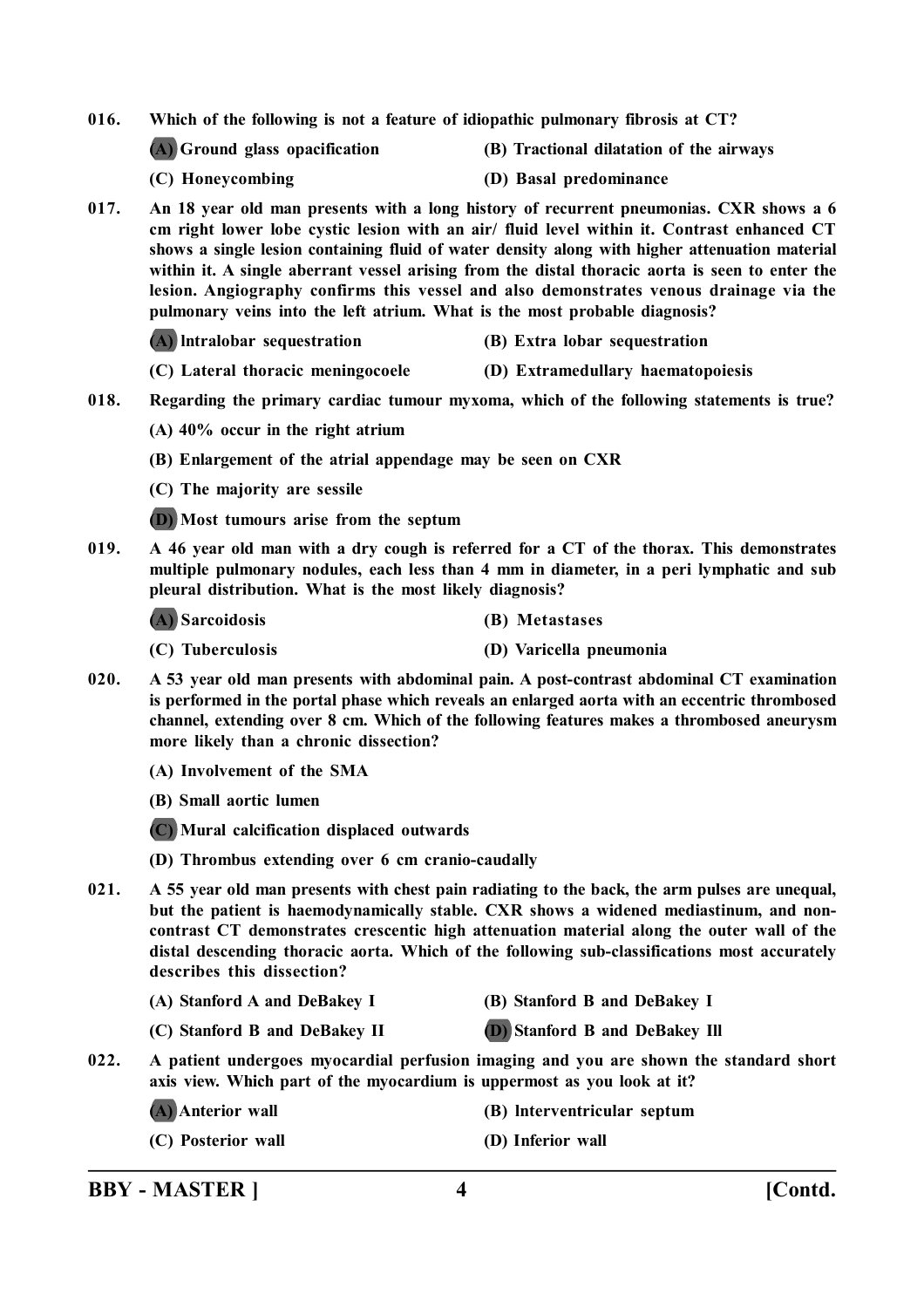- **023. With regard to cardiac CT imaging, which of the following statements is true?**
	- **(A) Prospective gating enables wall motion to be evaluated.**
	- **(B) Retrospective gating reduces dose in cardiac imaging.**
	- **(C) The coronary arteries are best evaluated during systole.**
	- **(D) Ejection fraction evaluation requires retrospective gating.**
- **024. A 40 year old woman presents haemoptysis. CXR shows multiple cavitating lesions in both lungs. Needle biopsy confirms the lesions are metastatic. Which of the following is the least likely cause?**
	- **(A) Squamous cell carcinoma of the larynx**
	- **(B) Giant cell tumour of the distal femur**
	- **(C) Transitional cell carcinoma of the bladder**
	- **(D) Adenocarcinoma of the colon**
- **025. A previously healthy 24 year old man presents following a RTA with pelvic and lower limb fractures. 3 days after admission he becomes progressively breathless and has a headache. Examination shows a petechial rash. CXR is normal; V/Q imaging demonstrates multiple peripheral sub segmental defects. What is the most likely diagnosis?**
	- **(A) Pulmonary embolism (B) Pneumocystis infection**
		-
	- **(C) Acute interstitial pneumonitis (D) Fat embolism**
- **026. Which of the following CT features indicates Primary pulmonary tuberculosis rather than Post primary pulmonary tuberculosis?**
	- **(A) Ghons Focus (B) Bronchiectasis**
	- **(C) Cavitation (D) Tree-in-bud opacification**
- **027. With respect to Mycoplasma pneumoniae infection, which of the following statements is not true?**
	- **(A) It is the commonest bacterial cause of pneumonia**
	- **(B) It usually affects previously healthy individuals**
	- **(C) It usually affects the upper lobes**
	- **(D) Cavitation is not a feature**
- **028. A 40-year-old male presents with shortness of breath. He also has lower back pain and stiffness of the spine. CXR shows bilateral upper-zone fibrosis with elevation of the hila. Spinal ligamentous ossification is also noted. HRCT shows peripheral interstitial changes with traction bronchiectasis and para septal emphysematous changes in the upper zones. What is the most likely diagnosis?**
	- **(A) Ankylosing spondylitis (B) Reiter's syndrome**
	- **(C) Tuberculosis (D) Sarcoidosis**
- **029. In acute respiratory distress syndrome what is the first change usually seen on the chest radiograph?**
	- **(A) Confluent consolidation**
	- **(B) Pleural effusions**
	- **(C) Increased heart size with globular shape**
	- **(D) Patchy ill-defined opacities**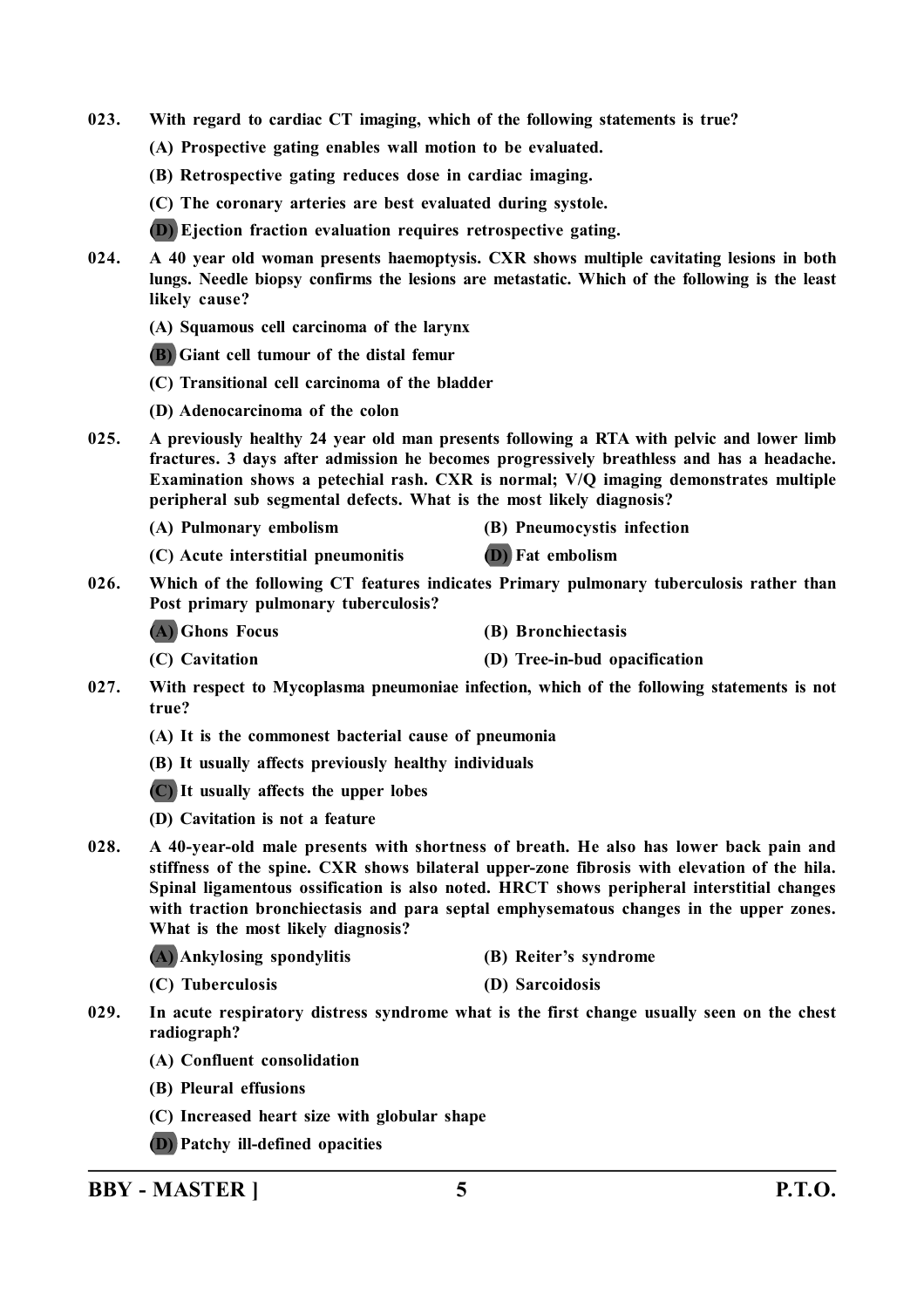**030. A 56-year-old female patient presents with shortness of breath. CXR is unremarkable. HRCT shows mosaic perfusion with no air trapping on expiratory scan. What is the most likely diagnosis?**

**(A) Bronchiolitis Obliterans (B) Cystic Fibrosis**

**(C) Hypersensitivity Pneumonitis (D) Chronic thromboembolic disease**

- **031. A 30 year old physically active young man undergoes a hip MR arthrogram for chronic pain that is worse during exercise. There was past history hip pain during his teenage years, which was not investigated. Images show a loss of the femoral head sphericity with abnormal morphology of the femoral head-neck junction with an associated acetabular labral tear. What is the underlying condition?**
	- **(A) CAM femoroacetabular impingement.**
	- **(B) Combined femoroacetabular impingement.**
	- **(C) Traumatic labral tear.**
	- **(D) Pincer femoroacetabular impingement.**
- **032. Gorham's Disease is also known as**
	- **(A) Osteoblastosis (B) Vanishing Bone Disease**
	- **(C) Vanishing Lung Tumor (D) None of the above**
- **033. Into which structure does the thoracic duct normally drain?**
	- **(A) Left Brachiocephalic vein**
	- **(B) Junction of left subclavian and internal jugular veins.**
	- **(C) Left subclavian vein.**
	- **(D) Superior vena cava.**
- **034. A 28-year-old male is involved in a road traffic accident and sustains chest trauma. He has chest pain and bruising over the chest with reduced blood pressure. CXR shows a shift of the trachea to the right at T3 –4 level with depression of the left main bronchus and loss of clarity of the aortic knuckle. Which diagnosis should be considered?**

| (A) Aortic rupture | (B) Bronchial rupture |
|--------------------|-----------------------|
|--------------------|-----------------------|

- **(C) Superior vena caval laceration (D) Azygos vein injury**
- **035. Which feature indicates orbital meningioma compared with optic nerve glioma?**
	- **(A) Straight optic nerve (B) Rarely calcifies**
	- **(C) Absence of hyperostosis (D) Widened optic canal**
- **036. Which of the following is the most common cause of pulsatile tinnitus?**
	- **(A) Glomus tumour (B) Cholesterol granuloma**
	- **(C) Dehiscent jugular bulb (D) Carotid artery dissection**
- **037. Which of the following most favours Ameloblastoma over Odontogenic keratocyst?**
	- **(A) Growth in buccolingual direction (B) Growth in AP direction**
	- **(C) Non-expansile. (D) High SI on T2**
- **038. A 60-year-old woman with mild proptosis undergoes a CT which shows enlargement of the bellies of the medial, and to a lesser extent, lateral rectus muscle. Tendons appear normal. What is the most likely diagnosis?**
	- **(A) Idiopathic orbital myositis (B) Orbital Cysticercosis**
		- **(C) Retro-orbital metastases (D) Graves's ophthalmopathy**
			-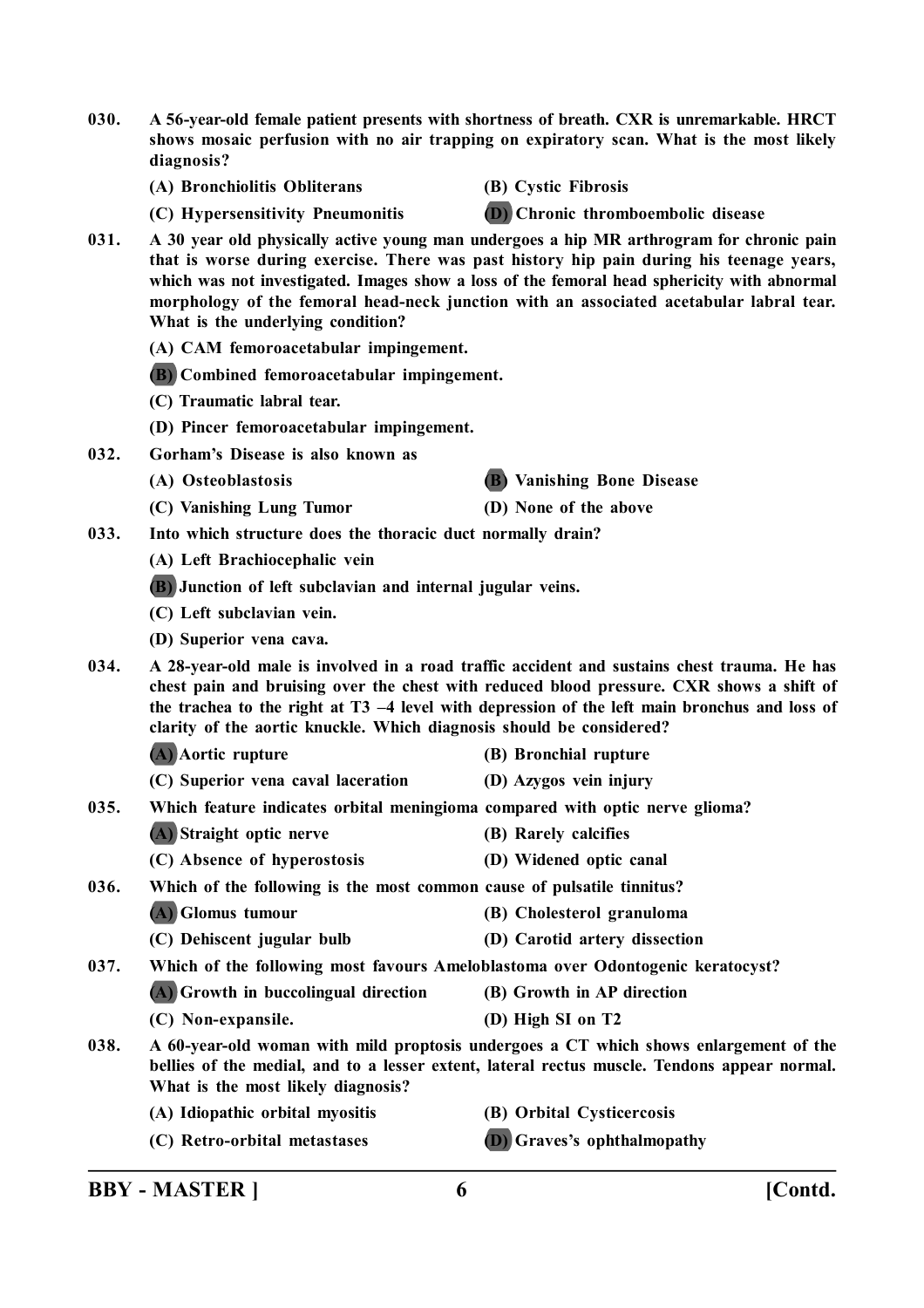| 039. | A 60-year-old with treated Squamous Cell Carcinoma of the oropharynx undergoes ultrasound<br>neck to evaluate a new swelling. Which feature most likely indicates malignant nodes?                                                                                                                                                                                                                          |                                  |  |  |
|------|-------------------------------------------------------------------------------------------------------------------------------------------------------------------------------------------------------------------------------------------------------------------------------------------------------------------------------------------------------------------------------------------------------------|----------------------------------|--|--|
|      | (A) Matting                                                                                                                                                                                                                                                                                                                                                                                                 | (B) Calcification                |  |  |
|      | (C) Peripheral vasculitis                                                                                                                                                                                                                                                                                                                                                                                   | (D) Hilar vascularity            |  |  |
| 040. | A 40-year-old woman under investigation for hypoparathyroidism undergoes ultrasound of<br>the neck. Which is the best answer regarding parathyroid adenoma?                                                                                                                                                                                                                                                 |                                  |  |  |
|      | (A) Usually indistinguishable from margin of thyroid gland                                                                                                                                                                                                                                                                                                                                                  |                                  |  |  |
|      | $(B)$ High T1                                                                                                                                                                                                                                                                                                                                                                                               |                                  |  |  |
|      | (C) Usually hypodense on CT                                                                                                                                                                                                                                                                                                                                                                                 |                                  |  |  |
|      | (D) Typically hypoechoic nodules                                                                                                                                                                                                                                                                                                                                                                            |                                  |  |  |
| 041. | Which of the following is least likely to suggest a malignant lesion in the breast?                                                                                                                                                                                                                                                                                                                         |                                  |  |  |
|      | (A) Thin halo                                                                                                                                                                                                                                                                                                                                                                                               | (B) Ill-defined margin           |  |  |
|      | (C) Spiculated morphology                                                                                                                                                                                                                                                                                                                                                                                   | (D) Inhomogeneity                |  |  |
| 042. | Which of the following is best at distinguishing fibroadenoma from a carcinoma?                                                                                                                                                                                                                                                                                                                             |                                  |  |  |
|      | (A) Poor reflectivity                                                                                                                                                                                                                                                                                                                                                                                       | (B) Homogenous echo pattern      |  |  |
|      | (C) Ill-defined mass                                                                                                                                                                                                                                                                                                                                                                                        | (D) Absent far wall echoes       |  |  |
| 043. | A 40-year-old with a Multiple Endocrine Neoplasia (MEN) syndrome has parathyroid<br>hyperplasia with hyperparathyroidism recently diagnosed. Which of the following is a feature<br>of MEN Type II rather than MEN Type I?                                                                                                                                                                                  |                                  |  |  |
|      | (A) Phaeochromocytoma                                                                                                                                                                                                                                                                                                                                                                                       | (B) Pancreatic islet cell tumour |  |  |
|      | (C) Pituitary gland tumour                                                                                                                                                                                                                                                                                                                                                                                  | (D) Adrenocortical adenoma       |  |  |
| 044. | A 35-year-old woman presents with severe watery diarrhoea. She is hypokalaemic. A<br>neuroendocrine tumour is diagnosed in the pancreatic body measuring 5cm. This is mildly<br>hypervascular. Which of the following is the most likely diagnosis?                                                                                                                                                         |                                  |  |  |
|      | (A) VIPoma (Verner Morrison Syndrome) (B) Somatostatinoma                                                                                                                                                                                                                                                                                                                                                   |                                  |  |  |
|      | (C) Gastrinoma                                                                                                                                                                                                                                                                                                                                                                                              | (D) Glucagonoma                  |  |  |
| 045. | A middle-aged female presents with unilateral proptosis. CT of the orbits reveals an intraconal<br>mass with involvement of the lateral rectus muscle to its point of tendinous insertion. The<br>lesion enhances post-contrast injection. MRI shows a mass which is hypointense to fat on<br>T2. What is the most likely diagnosis?                                                                        |                                  |  |  |
|      | (A) Thyroid ophthalmopathy                                                                                                                                                                                                                                                                                                                                                                                  | (B) Lymphoma                     |  |  |
|      | (C) Cavernous haemangioma                                                                                                                                                                                                                                                                                                                                                                                   | <b>(D)</b> Pseudotumor           |  |  |
| 046. | A 20 year old female is under investigation for periodic halitosis. A CT scan reveals a well-<br>defined, hypodense mass located between the Longus colli muscles. There is no enhancement<br>post-contrast injection. MRI demonstrates a midline cystic structure in the posterior roof<br>of the nasopharynx. It shows high signal intensity on both T1 and T2 sequences. The most<br>likely diagnosis is |                                  |  |  |
|      | (A) Benign polyp                                                                                                                                                                                                                                                                                                                                                                                            | (B) Rathke's pouch cyst          |  |  |
|      | (C) Ranulas                                                                                                                                                                                                                                                                                                                                                                                                 | (D) Tornwaldt's cyst             |  |  |
|      |                                                                                                                                                                                                                                                                                                                                                                                                             |                                  |  |  |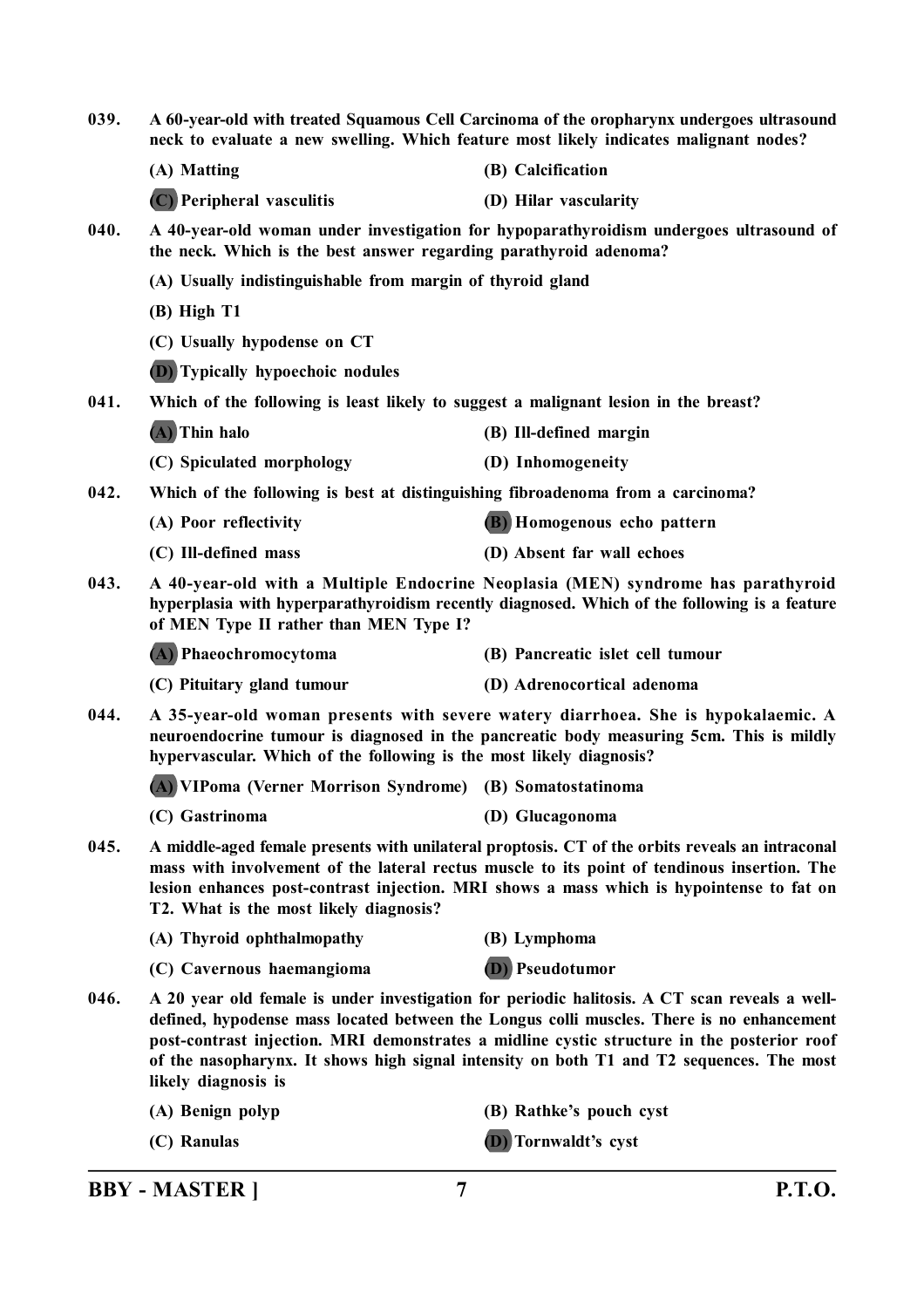**047. A 45 year old woman undergoes investigation for conductive hearing loss. History reveals several previous ear infections. Direct visualisation with an otoscope shows a mass behind an intact tympanic membrane. Coronal CT imaging demonstrates a soft-tissue mass located between the lateral attic wall and the head of the malleus. There is blunting of the scutum. The mass does not enhance post-contrast. What is the most likely diagnosis?**

| (A) Chronic otitis media | (B) Cholesterol granuloma |
|--------------------------|---------------------------|
|                          |                           |

**(C) Cholesteatoma (D) Squamous cell carcinoma**

**048. A 52 year old man with known chronic myeloid leukaemia complains of left-sided facial pain. Plain radiographs show a poorly defined lytic lesion centred over the left maxilla. Further imaging with CT and MR demonstrates an enhancing, homogeneous mass with infiltrative margins, which returns intermediate signal on T1 and T2 sequences. The most likely diagnosis is**

**(A) Granulocytic sarcoma (B) Lymphoma**

- **(C) Osteomyelitis (D) Myeloma**
- **049. A 28 year old woman presents with a mass in her neck. She gives a history of multiple parotid abscesses which have been refractory to drainage and antibiotics. The mass is located at the anteromedial border of her right sternocleidomastoid muscle. Ultrasound demonstrates a compressible mass with internal debris which is devoid of internal flow on Doppler imaging. MRI shows a cystic mass consisting of a curved rim of tissue pointing medially between the internal and external carotid arteries. There is slight capsular enhancement. What is the most likely diagnosis?**

**(A) Cervical abscess (B) Second branchial cleft cyst**

**(C) Submandibular gland cyst (D) Necrotic inflammatory lymphadenopathy**

- **050. Regarding radionuclide imaging of thyroid cancers, which radiological finding best fits the diagnosis?**
	- **(A) Usually concentrates radioiodine follicular carcinoma**
	- **(B) Usually concentrates pertechnetate papillary carcinoma**
	- **(C) Usually concentrates pertechnetate and radioiodine papillary carcinoma**

**(D) No radioiodine or pertechnetate uptake but frequently concentrates thallium-201 – medullary carcinoma**

- **051. A 48-year-old woman presents with symptoms of hyperparathyroidism. Radionuclide and ultrasound imaging suggest the cause is a solitary parathyroid adenoma. The surgeon requests further localisation with MRI prior to surgery. Which imaging sequence and plane would you choose as the most sensitive for detection of the adenoma?**
	- **(A) T1-weighted in the axial plane (B) T2-weighted in the coronal plane**
- -
	- **(C) FLAIR in the coronal plane (D) T2 fat-suppressed in the axial plane**
- **052. A 50 year old woman presents with a palpable lump in her neck. Imaging demonstrates a malignant-looking mass in the thyroid gland. Which of the following findings would direct you towards a confident diagnosis?**
	- **(A) Complex mass with areas of necrosis papillary carcinoma**
	- **(B) Calcified lymph nodes medullary carcinoma**
	- **(C) Osteosclerotic bone metastases follicular carcinoma**
	- **(D) Intra tumoural calcifications anaplastic carcinoma**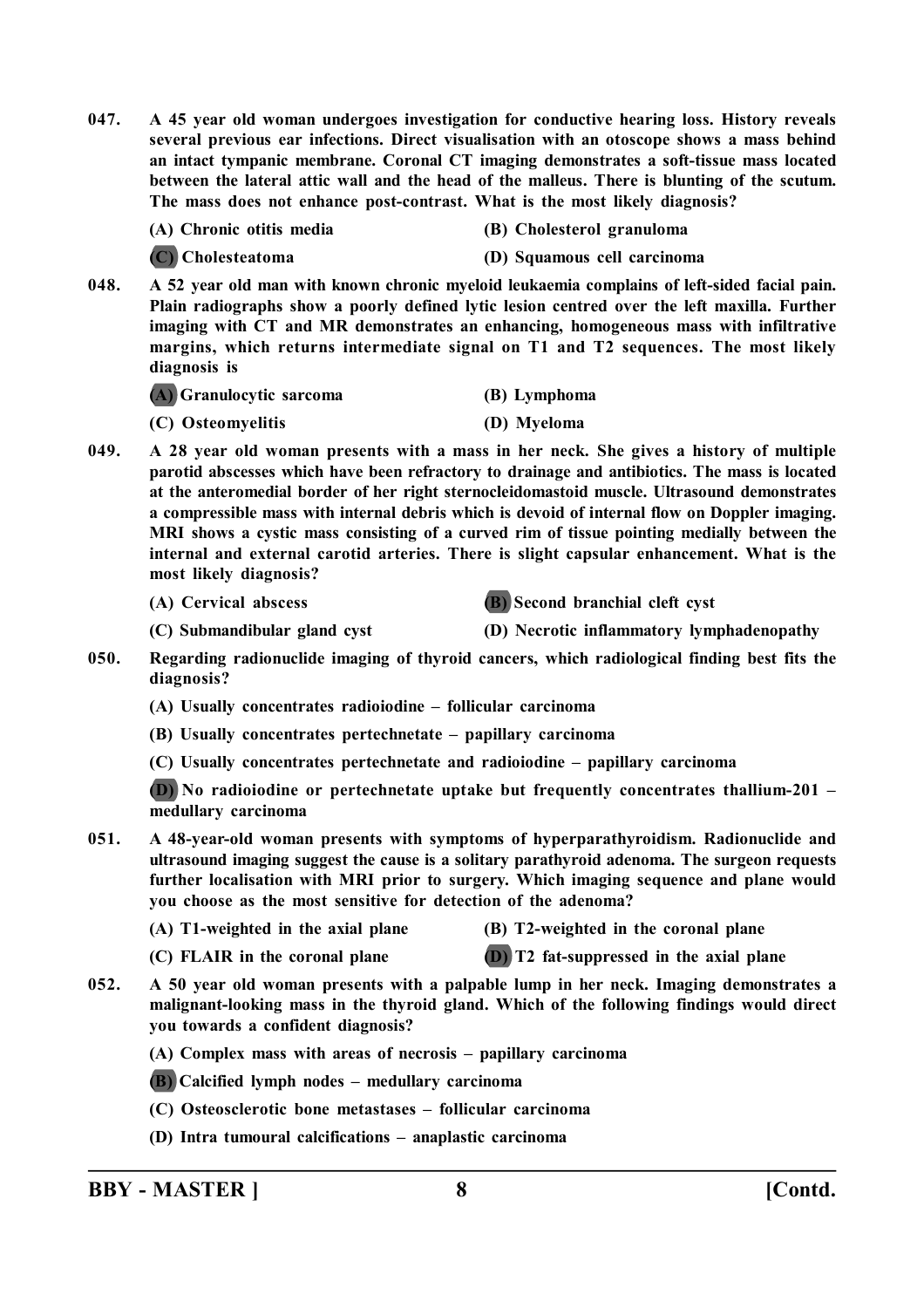- **053. A 38 year old gentleman presents with a dull ache in his jaw. There is minor swelling over the left mandible. Plain radiographs demonstrate an expansile, multilocular, radiolucent lesion with internal septations involving the left body of the mandible. It is associated with an impacted tooth. CT shows infiltration of the adjacent soft tissues. There are no discernible foci of calcification. What is the most likely diagnosis?**
	- **(A) Odontogenic myxoma (B) Dentigerous cyst**
	- **(C) Odontogenic keratocyst (D) Ameloblastoma**

**054. A middle-aged gentleman is diagnosed on imaging with suspected laryngeal carcinoma. Which of the following factors would favour a diagnosis of adenoid cystic carcinoma over squamous cell carcinoma?**

**(A) Propensity for nerve invasion (B) Involvement of regional neck lymph nodes**

**(C) Invasion through laryngeal cartilage (D) Supraglottic extension**

**055. A seven-year-old boy presents with pain in his neck. His mother thinks she can feel a lump. Ultrasound shows a thick-walled cyst with internal echoes. It has a paramedian location within the strap muscles. MRI shows a heterogeneous cystic mass measuring 3 cm in diameter. It demonstrates high signal on T1 and contains areas of low signal on T2. There is marked enhancement of the wall after administration of gadolinium. What is the most likely diagnosis?**

|  |  | (A) Infected thyroglossal duct cyst |  |  |  | (B) Lymphangioma |
|--|--|-------------------------------------|--|--|--|------------------|
|--|--|-------------------------------------|--|--|--|------------------|

- **(C) Branchial cleft cyst (D) Teratoma**
- **056. A three week old girl is investigated for a right orbital mass. CT shows a diffuse, poorly marginated mass in the superior temporal quadrant of the orbit. It is separate from the globe and the mass shows diffuse enhancement post-contrast injection. On MRI, the mass is hypointense to fat on T1 but hyperintense on T2. On both sequences, low-signal curvilinear foci are seen within it. What is the most likely diagnosis?**
	-

**(A) Lymphangioma (B) Rhabdomyosarcoma**

- **(C) Cavernous haemangioma (D) Capillary haemangioma**
- 
- **057. You are asked to provide an opinion on skull and facial radiographs of an infant. The history provided is recent fall, known dwarfism. The radiographs show brachycephaly, widened sutures, relatively large sella, wormian bones, delayed dentition, decreased pneumatisation of the paranasal sinuses and hypertelorism. No fracture is demonstrated. What is the most likely diagnosis?**
	- **(A) Cleidocranial dysostosis (B) Hypophosphatasia**
	- **(C) Hypothyroidism (D) Achondroplasia**
		-
- **058. A young patient is diagnosed with multiple endocrine neoplasia (MEN) Type III (also known as type 2b) after an episode of bowel obstruction. Which one of the following features would he be unlikely to have or develop in the future with this diagnosis?**
	- **(A) Medullary carcinoma of the thyroid**
	- **(B) Marfanoid appearance**
	- **(C) Mucosal neuromas of the small bowel**
	- **(D) Facial Angiofibromas**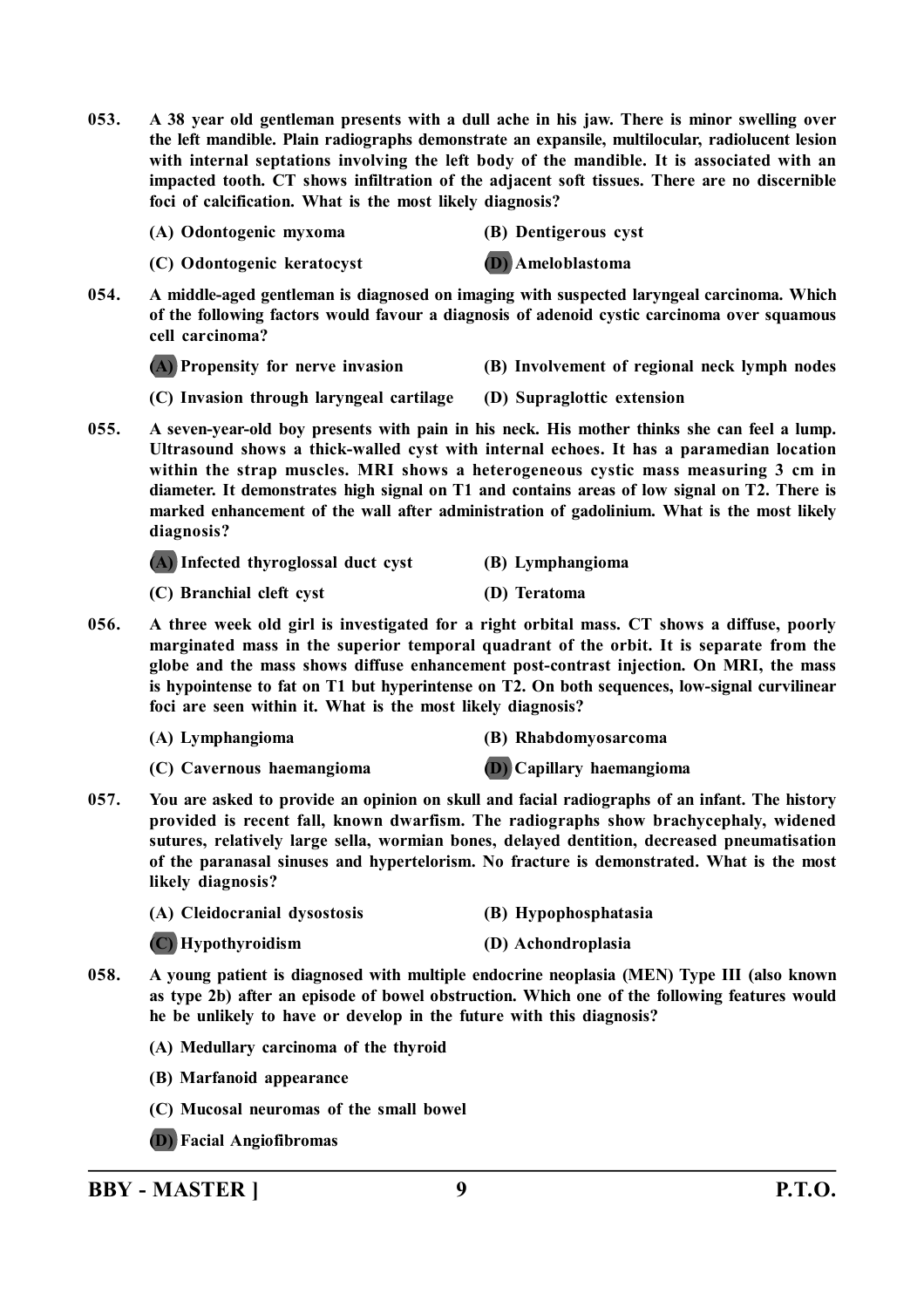**059. A 60-year-old male with a history of prostate cancer is referred to the symptomatic breast clinic complaining of a palpable breast lump which has been present for several months. Clinical examination reveals a palpable firm mass towards the left sub areolar region. A nodular, fan-shaped sub areolar lesion is seen on mammography. The mass is hypoechoic on ultrasound and surrounded by normal fatty tissue. Hyper vascular flow within the mass is noted on Doppler ultrasound. Which of the following is the most likely diagnosis?**

| (A) Invasive ductal carcinoma | (B) Lipoma   |
|-------------------------------|--------------|
| (C) Gynaecomastia             | (D) Lymphoma |

**060. A 56-year-old asymptomatic woman undergoes routine screening mammography. Which of the following forms of calcification raises greatest suspicion of ductal carcinoma in situ (DCIS)?**

| (A) Egg-shell | (B) Sedimented |
|---------------|----------------|
| (C) Tubular   | (D) Dot-dash   |

**061. Which of these is not Mucopolysacharidoses?**

**(A) Hurler Syndrome. (B) Huntingdon 's Disease**

- **(C) Hunter's Disease (D) San Filipo Disease**
- **062. A 48-year-old woman who had bilateral breast augmentation with single lumen silicone gel implants 20 years ago present with pain in her left breast and distorted breast shape. Which of the following radiological findings on T2WI MRI are in keeping with intra capsular implant rupture?**

**(A) Thickened T2WI hypo intense capsular margin**

**(B) T2WI hyper intense globules surrounding the implant**

**(C) Multiple curvilinear lines of low T2WI signal within the implant**

**(D) Inferior extension of the implant beyond the inframammary fold**

**063. A 60-year-old woman presents with a palpable lump in her right breast. Her recent screening mammogram 6 months previously was negative. Clinical examination reveals a subtle mass in the right lower quadrant. Which of the following mammographic findings is the least likely in invasive lobular carcinoma (ILC)?**

| (A) Spiculated mass     | (B) Architectural distortion |
|-------------------------|------------------------------|
| (C) Macro calcification | (D) Nipple retraction        |

**064. Which of the following is not component of POEMS syndrome?**

| (A) Monoclonal Gammopathy | (B) Sclerotic bone lesions             |
|---------------------------|----------------------------------------|
| (C) Hepatosplenomegaly    | <b>(D)</b> Multiple small bowel polyps |

- **065. A 25-year-old baseball player presents with a history of worsening pain, diffuse oedema and discolouration of the right upper limb following a game. Doppler ultrasound demonstrates occlusion of the axillary and subclavian veins. He undergoes catheter-directed thrombolysis successfully. Check venogram demonstrates external compression from scalenus muscle. What is the diagnosis?**
	- **(A) May–Thurner syndrome (B) Nutcracker syndrome**
	- **(C) Paget–Schroetter syndrome (D) Trousseau syndrome**
- -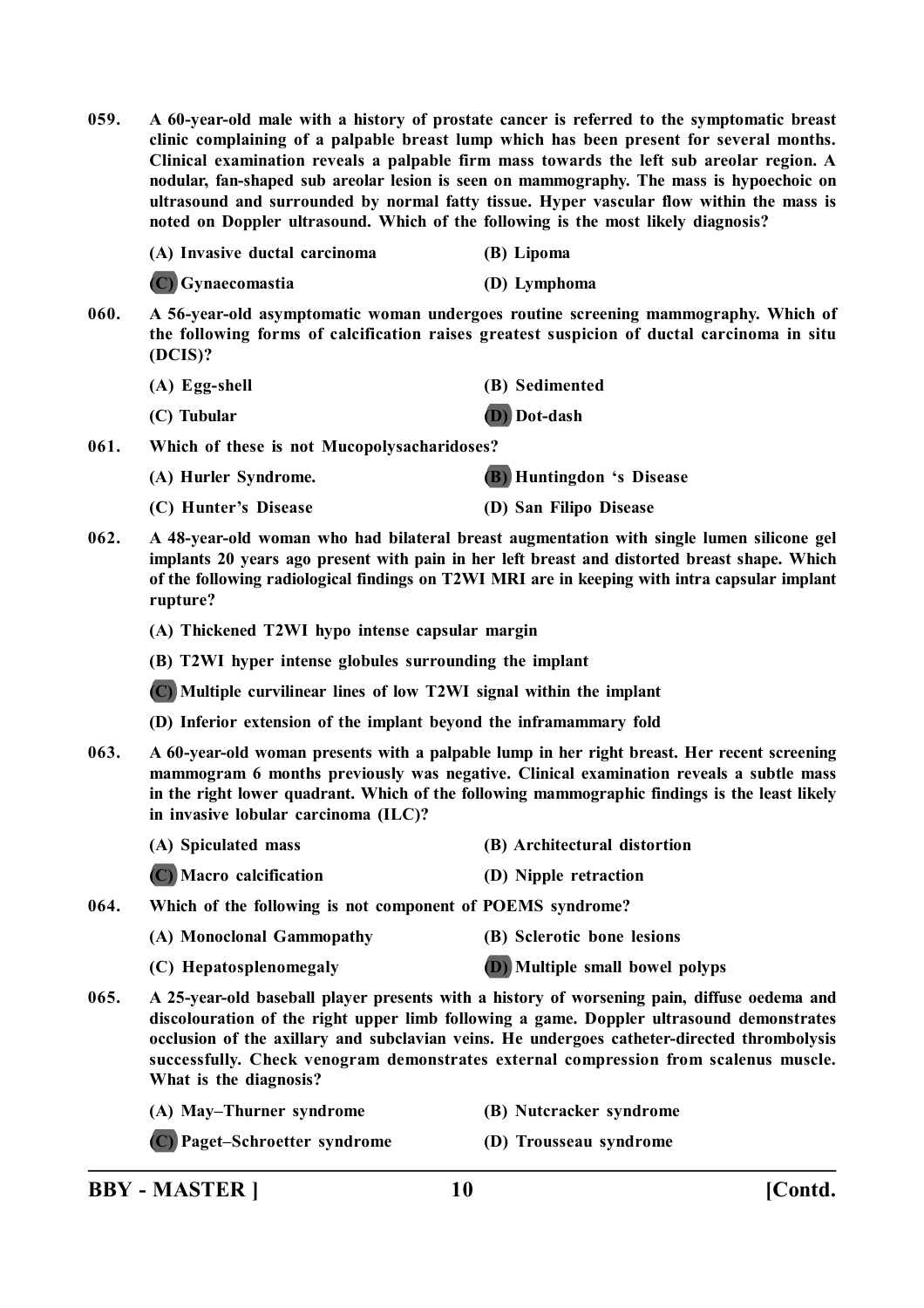**066. An 18-year-old male with fingernail dysplasia and a family history of renal failure is investigated for possible nail-patella syndrome. Which of the following radiographic findings is considered pathognomonic for this disorder?**

**(A) Patellar hypoplasia (B) Lateral elbow hypoplasia**

**(C) Posterior iliac horns (D) Calcaneo-valgus feet**

- **067. A 34-year-old man is admitted with sudden onset chest pain described as tearing in nature. Clinical examination reveals a diastolic murmur consistent with aortic regurgitation. Subsequent chest CT confirms ascending aortic dissection. He has a past medical history of spontaneous pneumothorax. Despite a negative family history, an underlying diagnosis of Marfan syndrome is suspected. Which of the following musculoskeletal manifestations is required for this diagnosis to be made?**
	- **(A) Joint hypermobility (B) Pectus excavatum of moderate severity**
	- **(C) Reduced upper-to-lower segment ratio (D) All of the above**
	- **068. An antenatal ultrasound of foetus at 20 weeks gestation reveals an occipital encephalocele. Foetal MRI demonstrates bilateral enlarged kidneys with cystic dysplasia and polydactyly. What is the diagnosis?**

**(A) Autosomal recessive polycystic kidney disease**

**(B) Bardet–Biedl syndrome**

**(C) Meckel Gruber syndrome**

**(D) Zellweger syndrome**

- **069. A 60-year-old female presents with a history of facial pain and diplopia. Clinical examination reveals palsies of the III, IV, and VI cranial nerves, Horner's syndrome, and facial sensory loss in the distribution of the ophthalmic and maxillary divisions of the trigeminal (V) cranial nerve. Where is the causative abnormality located?**
	- **(A) Dorello's canal (B) Cavernous sinus**
	- **(C) Superior orbital fissure (D) Inferior orbital fissure**
- **070. Which of these is a source of Doppler imaging artefacts?**
	- **(A) Doppler frequency (B) Increased spectral broadening**
		-
	- **(C) Increased in aliasing (D) All of the above**
- **071. Within how many days does any person aggrieved by the decision of State Medical Council on any complaints against the delinquent physician have right the file an appeal to MCI according to Indian Medical Council Regulations 2002.**
	- **(A) 30 (B) 60**
	- **(C) 90 (D) 100**
- **072. According to Indian Medical Council Regulations 2002, every physician shall have to maintain the medical records pertaining to his/her indoor patients for a period of how many years from the date of commencement of treatment?**

| $(A)$ 1 |  | $(B)$ 2 |
|---------|--|---------|
|         |  |         |

**(C) 3 (D) 4**

- 073. Indian Medical Council Regulations 2002, Chapter 2 includes
	- **(A) Codes of medical ethics**
	- **(B) Duties of the physicians to their patients.**
	- **(C) Duties of physician in consultation**
	- **(D) Responsibilities of physicians to each other**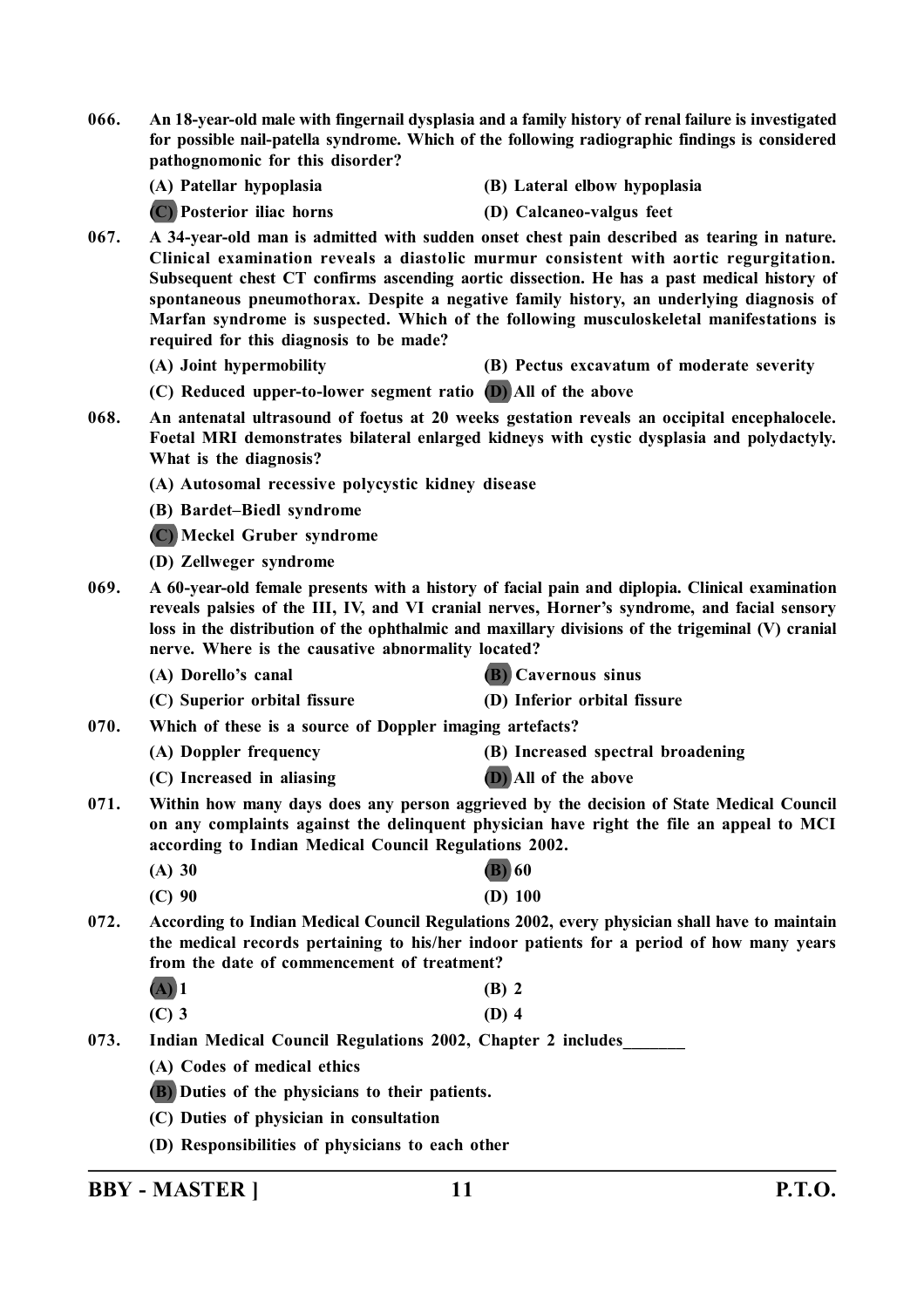| 074.<br>Indian Medical Council Regulations 2002 states that the duties and responsibilities of<br>physician in general include |                                                                                       |                                                                                              |  |  |  |
|--------------------------------------------------------------------------------------------------------------------------------|---------------------------------------------------------------------------------------|----------------------------------------------------------------------------------------------|--|--|--|
|                                                                                                                                | (A) Maintaining a good medical practice                                               | (B) Maintenance of medical record                                                            |  |  |  |
|                                                                                                                                | (C) Display of registration numbers                                                   | (D) All of the above                                                                         |  |  |  |
| 075.                                                                                                                           | Functional MRI is based on the principle of.                                          |                                                                                              |  |  |  |
|                                                                                                                                | (A) BOLD                                                                              | (B) DWI                                                                                      |  |  |  |
|                                                                                                                                | (C) FLAIR                                                                             | (D) SWI                                                                                      |  |  |  |
| 076.                                                                                                                           | In dual energy CT imaging, imaging prerequisite is                                    |                                                                                              |  |  |  |
|                                                                                                                                | (A) Near simultaneous acquisition of high and low energy data set                     |                                                                                              |  |  |  |
|                                                                                                                                | (B) Data acquisition with continuous high potential application for single tube       |                                                                                              |  |  |  |
|                                                                                                                                | (C) Using two separate x-ray tubes having same kilo-voltage setting                   |                                                                                              |  |  |  |
|                                                                                                                                | (D) None of the above                                                                 |                                                                                              |  |  |  |
| 077.                                                                                                                           | efferent vessels is used to measures all the following parameters except              | In CT perfusion technique, contrast attenuation curve within the tissue and its afferent and |  |  |  |
|                                                                                                                                | (A) Blood volume                                                                      | (B) Blood flow                                                                               |  |  |  |
|                                                                                                                                | (C) Mean transit time                                                                 | (D) Blood pressure                                                                           |  |  |  |
| 078.                                                                                                                           |                                                                                       | Principle of Chemical shift phenomenon is used in the                                        |  |  |  |
|                                                                                                                                | (A) MR elastography                                                                   | (B) MR spectroscopy                                                                          |  |  |  |
|                                                                                                                                | (C) MRI perfusion imaging                                                             | (D) Functional MRI                                                                           |  |  |  |
| 079.                                                                                                                           | Background concept behind the Time of flight MR Angiography was first introduced by   |                                                                                              |  |  |  |
|                                                                                                                                | (A) Laub                                                                              | (B) Grainger                                                                                 |  |  |  |
|                                                                                                                                | (C) Lauterbur PC                                                                      | (D) Rosen BR                                                                                 |  |  |  |
| 080.                                                                                                                           | Agent used for the lung perfusion scintigraphy technique                              |                                                                                              |  |  |  |
|                                                                                                                                | (A) K19 labelled protein micro-particles                                              |                                                                                              |  |  |  |
|                                                                                                                                | (B) 99mTc labelled protein micro-particles                                            |                                                                                              |  |  |  |
|                                                                                                                                | (C) N7 labelled protein micro-particles                                               |                                                                                              |  |  |  |
|                                                                                                                                | (D) Ca 20 labelled protein micro-particles                                            |                                                                                              |  |  |  |
| 081.                                                                                                                           | <b>SPECT Stand for</b>                                                                |                                                                                              |  |  |  |
|                                                                                                                                | (A) Single photon emission CT technique                                               |                                                                                              |  |  |  |
|                                                                                                                                | (B) Single potassium emission CT technique                                            |                                                                                              |  |  |  |
|                                                                                                                                | (C) Simple photon emission CT technique                                               |                                                                                              |  |  |  |
|                                                                                                                                | (D) Simple potassium emission CT technique                                            |                                                                                              |  |  |  |
| 082.                                                                                                                           | USG elastography is used for the diagnosis of                                         |                                                                                              |  |  |  |
|                                                                                                                                | (A) Diagnosis of breast pathology                                                     | (B) Liver cirrhosis                                                                          |  |  |  |
|                                                                                                                                | (C) Characterisation of thyroid nodule                                                | (D) All of the above                                                                         |  |  |  |
| 083.                                                                                                                           | Ultrasound plays a role in tissue ablation therapy in the form of following technique |                                                                                              |  |  |  |
|                                                                                                                                | (A) Elastography                                                                      | (B) HIFU                                                                                     |  |  |  |
|                                                                                                                                | (C) M mode USG                                                                        | (D) Power Doppler                                                                            |  |  |  |
|                                                                                                                                |                                                                                       |                                                                                              |  |  |  |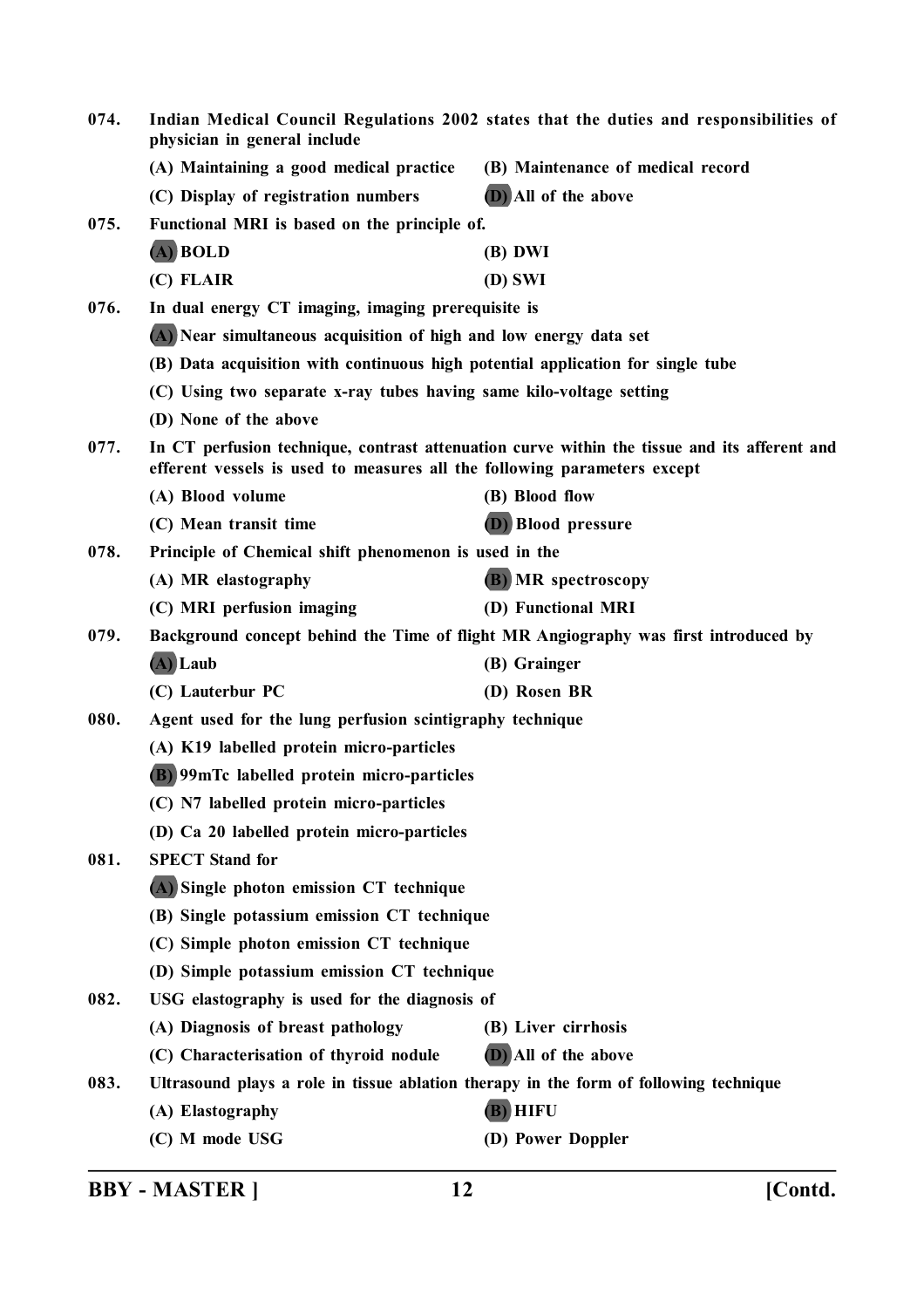**084. Magnetic resonance Cholangio-pancreatography (MRCP) is based on the principle of using (A) Heavily T2W images (B) Heavily T1W images (C) SWI images (D) FLAIR images 085. Diffusion tensor imaging is (A) Based on the anisotropic diffusion of water molecule (B) Based on the isotropic diffusion of water molecule (C) Inflow enhancement is a principle (D) Chemical shift is used 086. MRCP is (A) Magnetic resonance Cholangiopancreatography (B) Magnetic resonance Cholangioportography (C) Magnetic resonance colono-portography (D) Magnetic resonance colono-pancreatography 087. MR Urography uses following sequences (A) VIBE (B) THRIVE (C) LAVA (D) All of the above 088. Following are the sequences used in MRCP except (A) 3D FSE sequence (B) Single Shot FSE (C) Double Shot FSE (D) Secritin MR Cholangiopancreaticography 089. Clinical applications of Cardiac MRI are all except (A) Congenital Heart Disease (B) Valvular Heart Disease (C) Cardiomyopathies (D) Distal Coronaries and its branches 090. An Absolute Contraindication to Uterine Artery Embolization is (A) Malignancy (B) Previous Internal iliac Artery Ligation (C) Adenomyosis (D) Menopause 091. Following are technologies pertaining to Dual energy CT except (A) Single Source Dual Energy CT (B) Dual Source Dual Energy CT (C) Single Source Single Energy CT (D) Single Source Dual Energy Scanner with dual detector layers 092. Nutcracker Syndrome is (A) Extrinsic compression of the left renal artery (B) Extrinsic compression of the left renal vein (C) Extrinsic compression of the Right renal artery (D) Extrinsic compression of the Right renal vein 093. Magnetic resonance arthrography (A) Involves passive distension of joint space followed by MR imaging of joint (B) Allows better visualisation of joint space, labrum. (C) Is used in diagnosis of recurrent dislocation of shoulder joint.**

**(D) All of the above**

**BBY - MASTER ] 13 P.T.O.**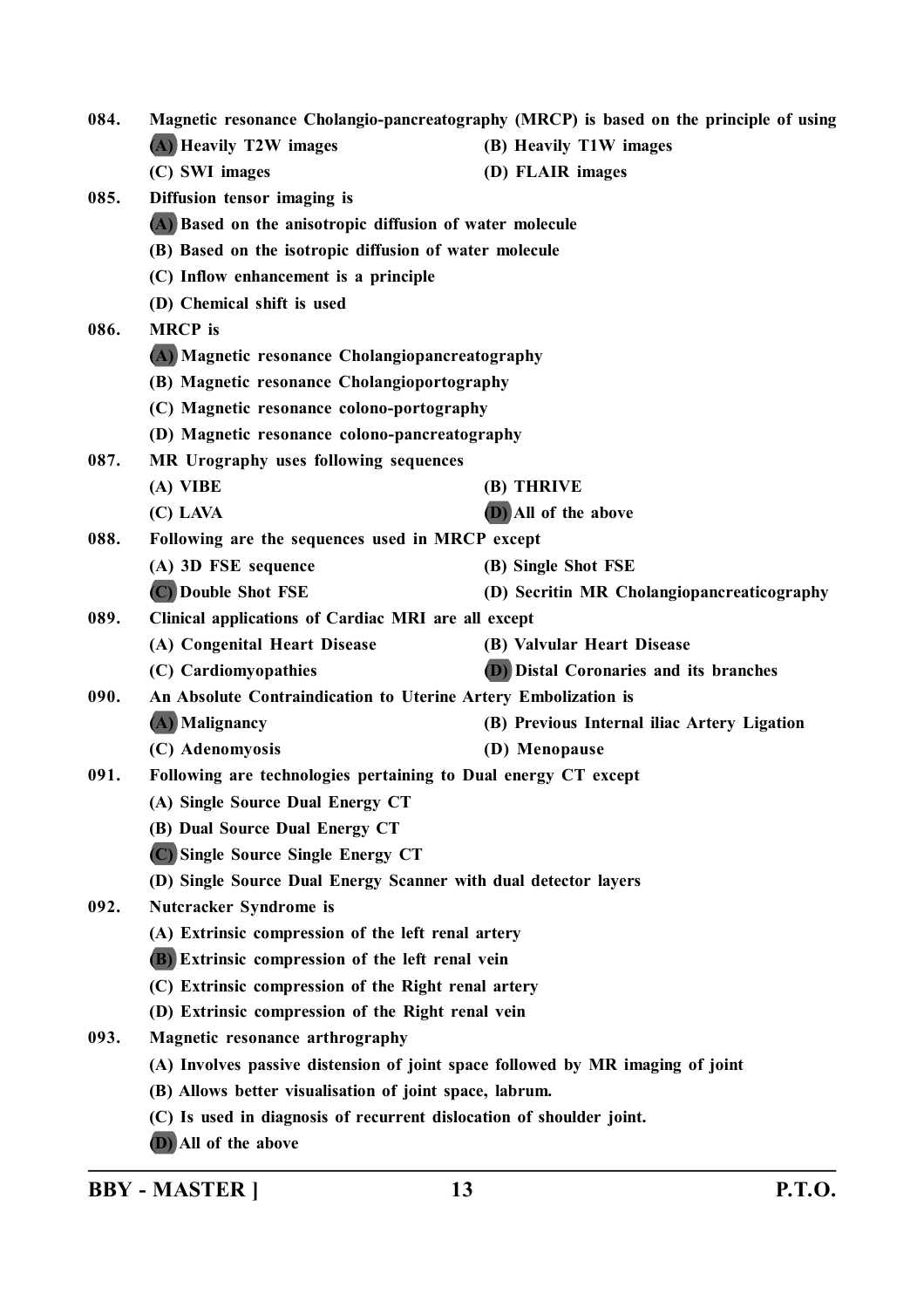| 094. | <b>In Functional MRI</b>                                               |                                            |  |  |
|------|------------------------------------------------------------------------|--------------------------------------------|--|--|
|      | (A) Mapping of particular area responsible for particular task is done |                                            |  |  |
|      | (B) Chemical shift imaging is used                                     |                                            |  |  |
|      | (C) T1W EPI sequence is used                                           |                                            |  |  |
|      | (D) DWI sequence is used                                               |                                            |  |  |
| 095. | In MR urography dynamic T1W 3D GRE sequence used is                    |                                            |  |  |
|      | (A) VIBE                                                               | (B) DWI                                    |  |  |
|      | (C) LARA                                                               | (D) SWI                                    |  |  |
| 096. | Which of the following is not true about MRCP                          |                                            |  |  |
|      | (A) Liver based contrast is mandatory                                  | (B) Heavily T1W imaging is used.           |  |  |
|      | (C) DWI imaging is used.                                               | (D) FLAIR imaging is used                  |  |  |
| 097. | In MRI perfusion imaging, mismatch between PW and DW indicates         |                                            |  |  |
|      | (A) Normal tissue                                                      | (B) Salvageable tissue                     |  |  |
|      | (C) Dead tissue                                                        | (D) Calcified tissue                       |  |  |
| 098. | Epidermoid cyst is differentiated from arachnoid cyst by               |                                            |  |  |
|      | (A) Diffusion restriction by epidermoid cyst on DWI                    |                                            |  |  |
|      | (B) Diffusion restriction by arachnoid cyst on DWI                     |                                            |  |  |
|      | (C) Diffusion restriction by arachnoid cyst on SWI                     |                                            |  |  |
|      | (D) None of the above                                                  |                                            |  |  |
| 099. | In MR spectroscopy, NAA peak is seen at                                |                                            |  |  |
|      | $(A)$ 2.02 ppm                                                         | (B) 3.01 ppm                               |  |  |
|      | $(C)$ 3.21 ppm                                                         | (D) $11.11$ ppm                            |  |  |
| 100. | In MR spectroscopy, increased in NAA seen in                           |                                            |  |  |
|      | (A) Alzeimer's disease                                                 | (B) Brain infarction                       |  |  |
|      | (C) Canavan's disease                                                  | (D) Herpes Encephalitis                    |  |  |
| 101. | Susceptibility imaging is                                              |                                            |  |  |
|      | $(A)$ T2* W                                                            | (B) T1W                                    |  |  |
|      | $(C)$ DWI                                                              | (D) None of the above                      |  |  |
| 102. | Which of these is an absolute contraindication for MRI                 |                                            |  |  |
|      | (A) Pregnancy                                                          | (B) Renal Failure                          |  |  |
|      | (C) tTitanium Implant                                                  | (D) Presence of pacemaker                  |  |  |
| 103. | Breath holding sequence used in MRCP study is                          |                                            |  |  |
|      | (A) FIESTA                                                             | (B) DWI                                    |  |  |
|      | $(C)$ SWI                                                              | (D) FLAIR                                  |  |  |
| 104. | Strain Ultrasound elastography study provides                          |                                            |  |  |
|      | (A) Indication of relative tissue stiffness                            | (B) Quantitative estimate of tissue volume |  |  |
|      | (C) Relative tissue smoothness                                         | (D) None of the above                      |  |  |
|      |                                                                        |                                            |  |  |

**BBY - MASTER ] 14 [Contd.**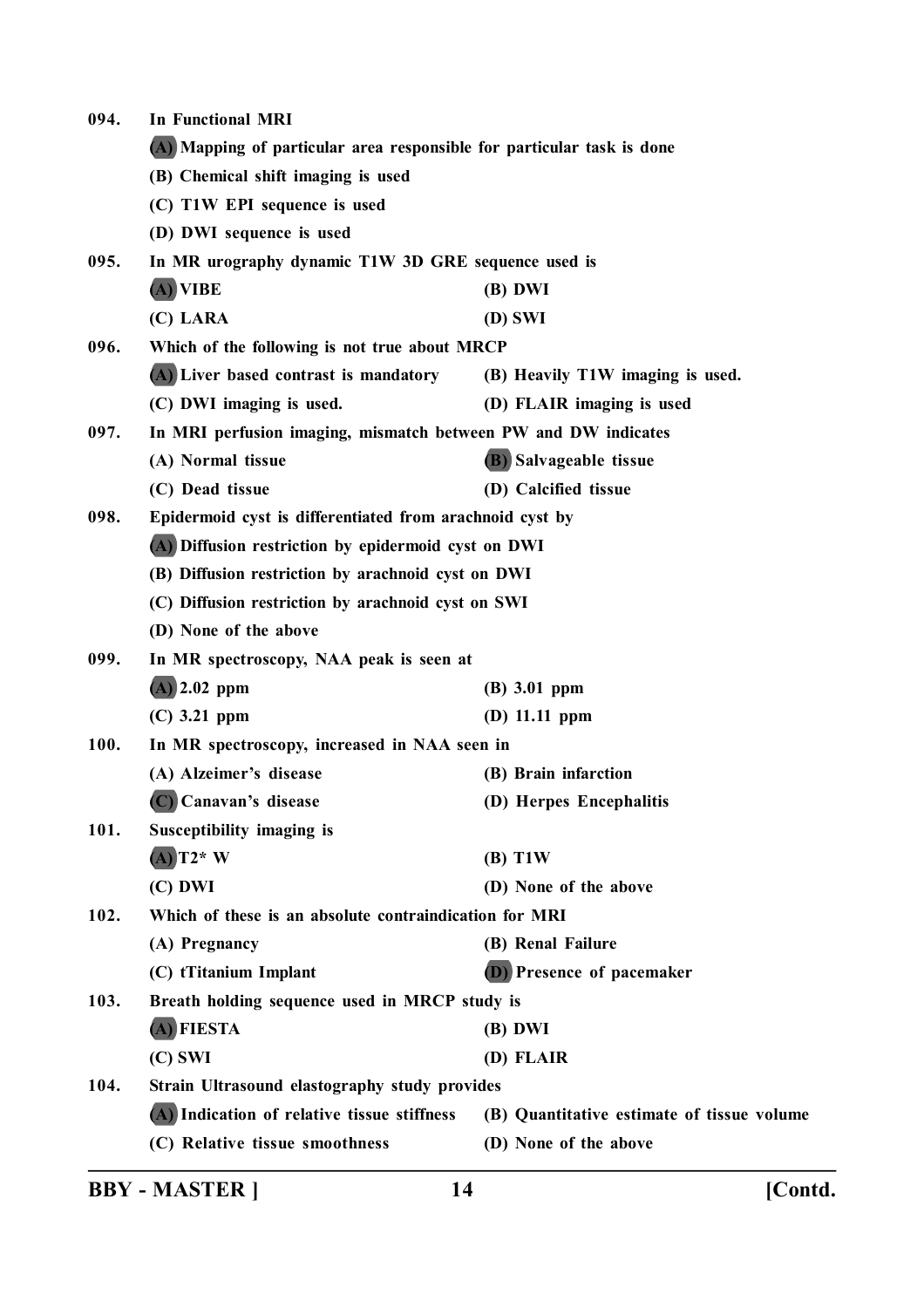**105. A 25 year old female on first trimester dating scan show twin pregnancy with gestational age of around 9 weeks. Two weeks later she came with complaint of per vaginal bleeding. On transvaginal ultrasound scan there is only one gestational sac and no evidence of twin. What is this condition called as?**

**(A) Foetus papyraceus (B) Vanishing twin**



**(C) Immune fetal hydrops (D) Non-immune fetal hydrops**

**106. During fetal anomaly scan at 20 weeks of gestational age there is evidence of very thin (less than 1 mm) of myometrium between placenta and serosal wall of uterus. On further evaluation with MRI, T2W images show heterogeneously hyperintense placenta causing junctional zone interruption with significant focal myometrial thinning however serosa appear intact. Which of the following is the most likely diagnosis?**

**(A) Placenta increta (B) Placenta percreta**

- **(C) Placenta praevia (D) Placental abruption**
- **107. While performing fetal anomaly scan at 20 weeks of gestation a radiologist noticed finding of single umbilical artery. With which of the following condition is this finding is most commonly associated?**
	- **(A) Turner's syndrome (B) Trisomy 18 (C) Trisomy 13 (D) Down's syndrome**
- **108. Which of the following is a major marker for trisomy 21 during antenatal ultrasound scanning?**

**(A) Echogenic bowel before 20 weeks (B) Rocker Bottom feet**

- **(C) Brachycephaly (D) Hydrothorax**
- **109. At the time of antenatal scan of twin pregnancy a radiologist noticed finding of entanglement of umbilical cords. With which type of twin pregnancy is this finding associated?**
	- **(A) Dizygotic; both intrauterine**
	- **(B) Monozygotic; dichorionic diamniotic**
	- **(C) Monozygotic; monochorionic diamniotic**
	- **(D) Monozygotic; monochorionic monoamniotic**
- **110. A 65 year old female came with history of lower abdominal pain. On pelvic ultrasound scan there is evidence of large cystic lesion in left ovary of size 12 cm with thick irregular wall, frond like solid component and multiple thick septations (>3 mm). These sonographic findings consistent with which of the following?**
	-
	- **(A) Follicular cyst (B) Polycystic ovaries**
	-
	- **(C) Benign ovarian neoplasm (D) Malignant ovarian neoplasm**
- **111. A 16 year old girl came to gynaecology OPD with history of primary amenorrhea. On clinical examination there is hypo plastic upper/middle vagina. MRI pelvis show absent uterus but normal tubes and ovaries. These findings are seen in which of the following condition?**
	- **(A) Uterus didelphys**
	- **(B) Unicornuate uterus**
	- **(C) Mayer-Rokitansky-Küster-Hauser syndrome**
	- **(D) Septate uterus**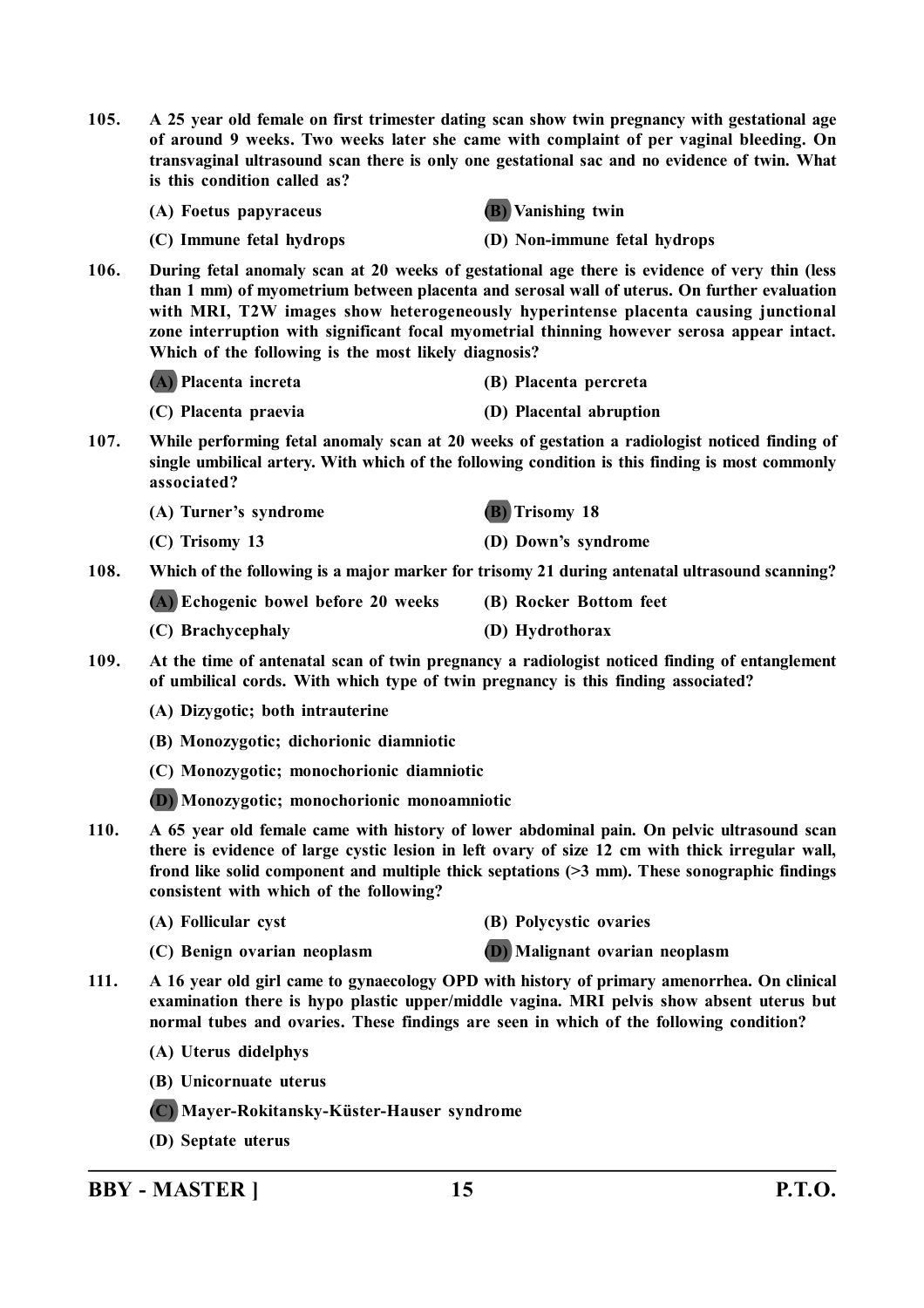**112. A 65 year old female came to OPD with complain of lower abdominal pain. She gave history of taking of medication for some disease. On MRI pelvis, there is evidence of right adnexal mass with fluid-fluid levels without any fat suppression. There is also finding of widened junctional zone with multiple tiny hyper intense foci on T2W images. For which of the following disease she is likely to be taking medication ?**

| (A) Deep venous thrombosis |  | (B) Endometrial cancer |  |
|----------------------------|--|------------------------|--|
|                            |  |                        |  |

**(C) Breast cancer (D) Bipolar disorder**

**113. A 46 year old pregnant female has complaints of hyperemesis gravidarum and raised b-HCG levels. On ultrasound there is evidence of large for date uterus with heterogeneously hyperechoic soft tissue and multiple tiny cysts filling uterine cavity. Which of the following finding supports diagnosis of complete hydatidiform mole as compared to any other gestational trophoblastic disease?**

**(A) No fetal parts (B) Dysmorphic fetus**

**(C) Pelvic lymph node involvement (D) Lung metastases**

**114. A 25 year old female develops right sided lower abdominal pain and breathlessness on 3rd postpartum day. On CT Pulmonary angiography there is evidence of pulmonary embolus. Bilateral lower limb venous Doppler study is normal. Which of the following diagnosis is most likely?**

- **(A) Appendicitis (B) Right ovarian vein thrombosis**
- **(C) Torsion of ovarian cyst (D) Broad ligament haematoma**
	-
- **115. While performing antenatal ultrasound scan a radiologist noticed unusual placental morphology. An additional small lobule is seen which is separate from the main bulk of placenta. What is this variant of placental morphology known as?**

**(A) Circumvallate placenta (B) Bilobed placenta**

- **(C) Placenta membranacea (D) Succenturiate placenta**
- 
- **116. A 25 year old female came with lower abdominal pain and is approximately 5 weeks post last menstrual period (LMP). Her UPT is positive and b-HCG levels are raised. On transvaginal ultrasound scan there is no evidence of adnexal mass or free fluid on either side. Which of the following finding would you look for to rule out ectopic pregnancy?**
	- **(A) Pseudogestational sac (B) Normal endometrium**
	- **(C) Trilaminar endometrium (D) Double decidual sac sign**
- 
- **117. A 65 year old female has history of uterine fibroids. Clinically there has been rapid increase in uterine size. On transvaginal ultrasound scan findings appear like large myometrial fibroid. Which of the following diagnosis need to be considered in this patient?**

**(A) Lipoleiomyoma (B) Endometrial hyperplasia**

**(C) Adenomyoma (D) Leiomyosarcoma**

- 
- **118. A 26 year old female is undergoing investigations for infertility. On laboratory investigations she has increased androgen levels and increased LH: FSH hormone ratio. On transvaginal ultrasound scan both ovaries are bulky with multiple tiny follicles. Which of the following is the most likely reason for the patient's infertility?**
	- **(A) Cervical fibroids (B) Hostile cervical mucus**
	- **(C) Polycystic ovarian disease (D) Bilateral ovarian endometriosis implants**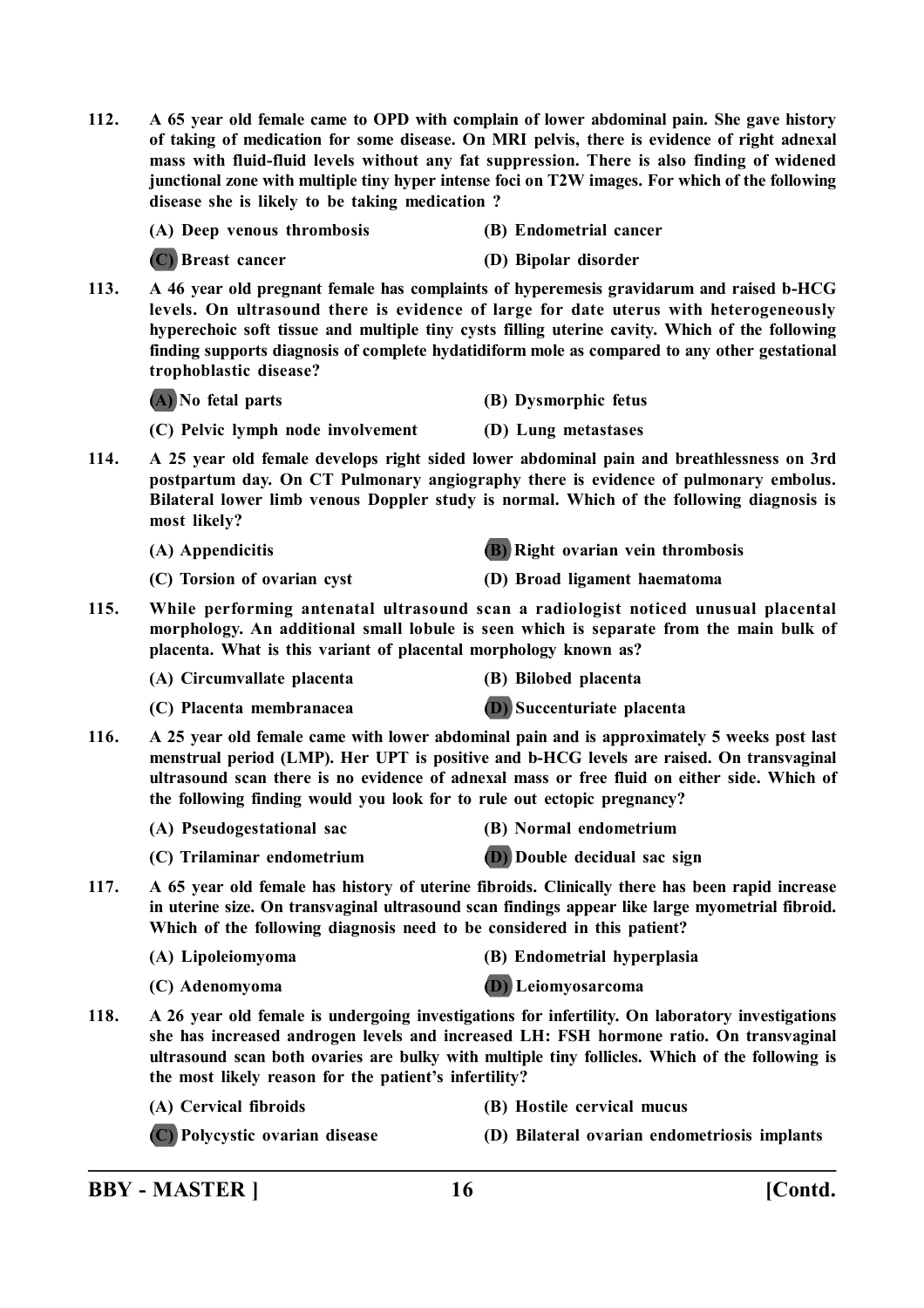**119. A 75 old female came with history of PV bleeding since 6 months. Transvaginal ultrasound scan show ill-defined significantly thickened endometrium. Endometrial biopsy of this patient confirms diagnosis of endometrial adenocarcinoma. MRI pelvis report mentioned stage T4 of disease. Which of the following MRI feature is suggestive of this stage?**

**(A) Disease limited to the endometrium**

**(B) Cancer invasion evident into the outer half of the myometrium**

**(C) Bladder mucosal involvement**

- **(D) Paraaortic lymph node involvement**
- **120. On midline sagittal T2W MR Images of uterus of a 25 year young female, the endometrium, junctional zone and outer myometrium are clearly seen. From innermost to outermost, which of the following signal intensities best describes the normal uterus?**

| (A) High, intermediate, low | <b>(B)</b> High, low, intermediate |
|-----------------------------|------------------------------------|
|                             |                                    |

- **(C) Intermediate, high, low (D) Intermediate, low, high**
- **121. A 55 year old female undergoes routine screening mammography. Which of the following form of calcification is most suspicious for ductal carcinoma in situ (DCIS)?**

| (A) Egg-shell     | (B) Tram-track |
|-------------------|----------------|
| $(C)$ Fine linear | (D) Coarse     |

**122. A 32 year old female with family history of breast cancer and BRCA1 positive status undergoes surveillance MRI. MRI shows mass lesion in left breast. Which of the following finding is most predictive for malignancy?**

**(A) Irregular margi.**

**(B) T2WI signal hyperintensity**

**(C) Progressive enhancement curve on dynamic T1WI post contrast**

**(D) Persistent enhancement curve on dynamic T1WI post contrast**

- **123. A 32 year old male came with history of RTA 2 years ago during which he sustained urethral injury and now recurrent UTI episodes. On ultrasound scan there is bilateral mild pelvic dilatation with significant post void residue. On further evaluation with voiding cystourethrogram (VCUG) which reveals reflux into the renal pelvis bilaterally with mild ureteric and pelvic dilatation, but no calyceal dilatation and preserved forniceal angles. What grade of reflux does this patient have?**
	- **(A) 1 (B) 2**
	- **(C) 3 (D) 4**
- **124. A 45 year old female on ultrasound scan shows large mixed echogenicity mass lesion of approximate size 12 x 10 cm in left flank region. On further evaluation with CECT this lesion appear as predominantly fatty exophytic mass from left kidney. Which of the following findings favours the diagnosis of large renal angiomyolipoma over a perirenal well differentiated retroperitoneal liposarcoma?**

**(A) Mass effect with displacement of the left kidney**

**(B) Aneurysmal blood vessels within the lesion**

- **(C) Soft-tissue density areas within the lesion**
- **(D) Ill-defined margins**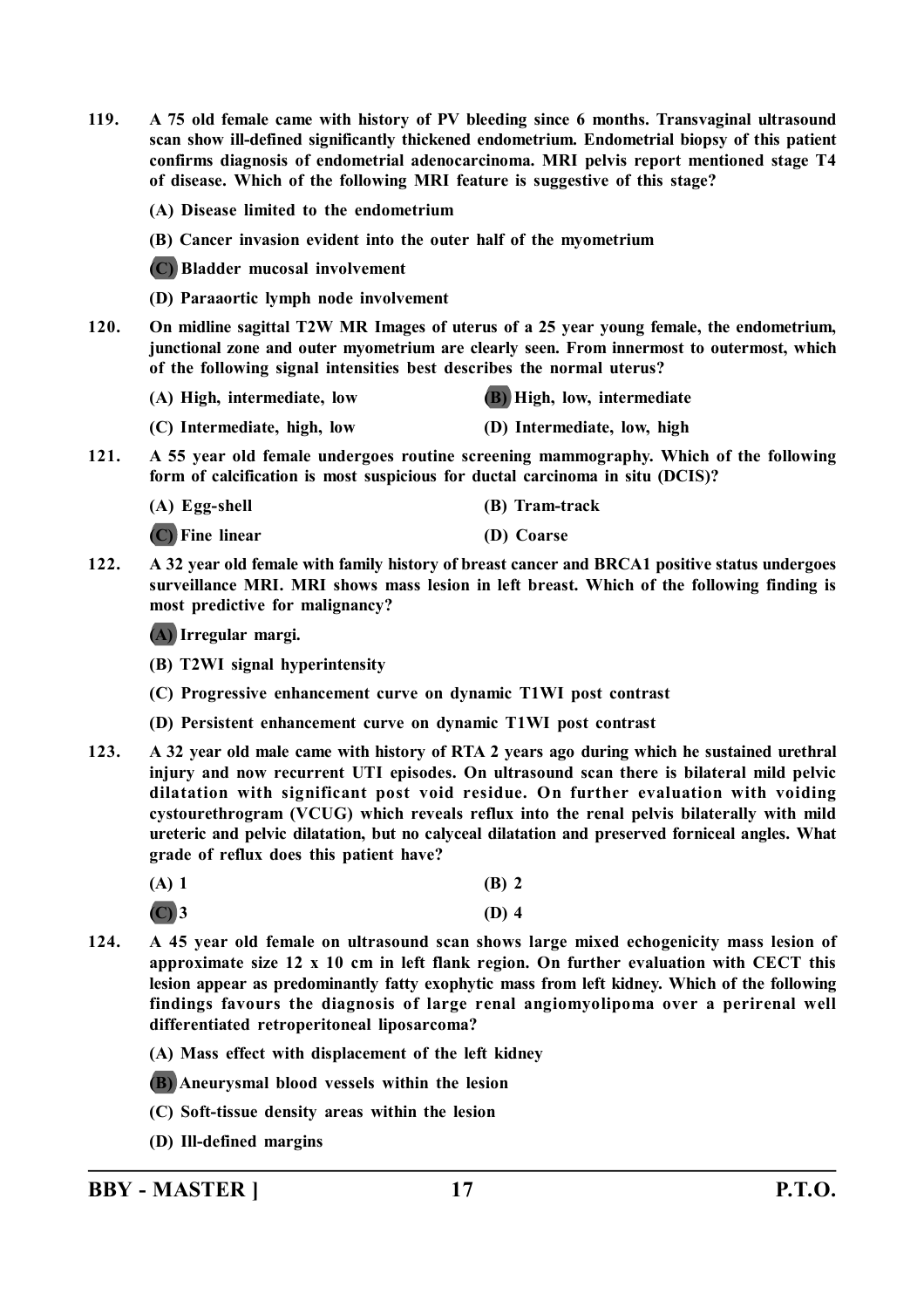- **125. A 2 day old male neonate with cryptorchidism with known findings of dilated bladder and ureters on antenatal scans is referred for a micturating cystourethrogram (MCUG). MCUG reveals a dilated bladder, tortuous and dilated ureters, dilated posterior urethra, and renal cortical thinning. Note is also made of bulging flanks. What is the diagnosis?**
	- **(A) Congenital megacystis and megaureter**
	- **(B) Bilateral vesicoureteric reflex**
	- **(C) Eagle Barrett syndrome**
	- **(D) Meatal stenosis**
- **126. A 23 year old male presents with a history of dislocation and spontaneous relocation of the patella while playing football. On MRI Knee Bone edema in which of the following locations is consistent with the clinical history of patellar dislocation?**
	- **(A) Posterior patella and anterior aspect of the tibial plateau**
	- **(B) Lateral facet of patella and lateral femoral condyle**
	- **(C) Lateral facet of patella and medial femoral condyle**
	- **(D) Medial facet of patella and lateral femoral condyle**
- **127. A 29 year old male presents with soft tissue swelling, pain, and reduction of motion in the small joints of his hands. Plain films of the hands show erosions at the metacarpophalangeal (MCP) joints and distal interphalangeal joints with periosteal reaction and enthesophytes. What is the most likely diagnosis?**

**(A) Psoriatic arthropathy (B) RA**

**(C) SLE (D) Haemochromatosis**

**128. A 15 year old girl with a congenital condition, confined to a wheelchair, complains of a sore knee. A radiograph revealed a long gracile femur and tibia, indicating undertubulation of the bone. What is the most likely cause for this appearance?**

**(A) Arthrogryposis multiplex congenital (B) Gaucher's disease**

**(C) Cerebral palsy (D) Juvenile RA (JRA)**

- **129. A 61 year old male with a known diagnosis of bronchogenic carcinoma presents with pain and swelling of his wrists. What radiographic features are consistent with hypertrophic pulmonary osteoarthropathy?**
	- **(A) Metaphyseal lamellar periosteal reaction**
	- **(B) Irregular epiphyseal periosteal proliferation**
	- **(C) Asymmetrical, thick 'feathery' periosteal reaction**
	- **(D) Cortical thickening and trabecular coarsening**
- **130. Anterior scalloping of vertebral bodies is not found in which of the following?**
	- **(A) Lymphadenopathy (B) Down's syndrome**

| (C) Acromegaly | (D) Aortic aneurysm |
|----------------|---------------------|
|----------------|---------------------|

- **131. The radiograph of an 8 year old boy with untreated dietary Vitamin D deficiency reveals cupping and fraying of the distal tibial metaphysis. Which radiological finding is a recognized feature of this condition?**
	- **(A) Cortical sclerosis involving the margin of the epiphysis**
	- **(B) Expansion of the costochondral junctions**
	- **(C) Exuberant periosteal reaction**
	- **(D) Metaphyseal spurs**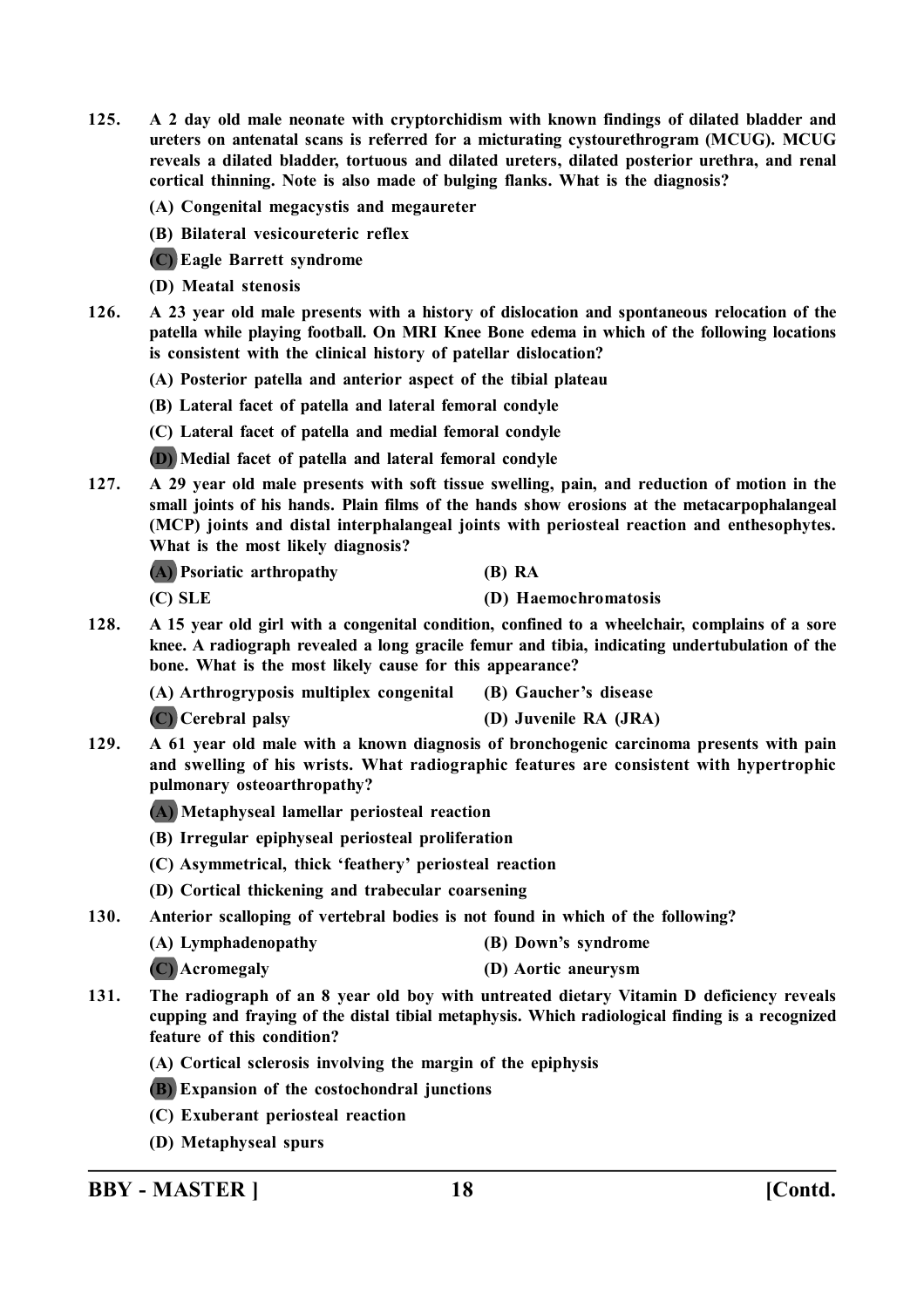| 132.                                                                                                                      | A 60 year old woman with history of fall onto her right wrist. Initial radiograph shows an<br>extra-articular fracture of the right distal radius, with volar subluxation of the distal fragment.<br>Which eponymous fracture type best matches this description?                                                                                                                                               |                                                                                                                                                                                               |  |
|---------------------------------------------------------------------------------------------------------------------------|-----------------------------------------------------------------------------------------------------------------------------------------------------------------------------------------------------------------------------------------------------------------------------------------------------------------------------------------------------------------------------------------------------------------|-----------------------------------------------------------------------------------------------------------------------------------------------------------------------------------------------|--|
|                                                                                                                           | (A) Barton's fracture                                                                                                                                                                                                                                                                                                                                                                                           | (B) Colles' fracture                                                                                                                                                                          |  |
|                                                                                                                           | (C) Smith's fracture                                                                                                                                                                                                                                                                                                                                                                                            | (D) Reverse Barton's fracture                                                                                                                                                                 |  |
| 133.                                                                                                                      | A 31 year old women presents to her general practitioner with fatigue and painful stiff knees.<br>She is subsequently found to be anaemic. Plain films show an Erlenmeyer flask deformity of<br>the distal femora with cortical thinning. There are no erosions. What is the most likely<br>underlying condition?                                                                                               |                                                                                                                                                                                               |  |
|                                                                                                                           | (A) Mucopolysaccharidosis                                                                                                                                                                                                                                                                                                                                                                                       | (B) Rheumatoid arthritis                                                                                                                                                                      |  |
|                                                                                                                           | (C) Gaucher's disease                                                                                                                                                                                                                                                                                                                                                                                           | (D) Langerhans' cell histiocytosis                                                                                                                                                            |  |
| 134.                                                                                                                      | In a patient with Arachnodactyly, what feature would suggest Marfan's syndrome over<br>Homocystinuria?                                                                                                                                                                                                                                                                                                          |                                                                                                                                                                                               |  |
|                                                                                                                           | (A) Autosomal recessive inheritance                                                                                                                                                                                                                                                                                                                                                                             | (B) Osteoporosis                                                                                                                                                                              |  |
|                                                                                                                           | (C) Upward lens dislocation                                                                                                                                                                                                                                                                                                                                                                                     | (D) Biconcave vertebra                                                                                                                                                                        |  |
| 135.                                                                                                                      | A middle-aged man with no significant medical history undergoes a radiograph of the pelvis<br>for localized tenderness following a fall. Multiple longitudinally orientated, 2-10 mm rounded<br>densities similar to cortical bone are seen throughout the cancellous bone, in a diffuse<br>symmetrical pattern concentrated around the acetabulum. There is no fracture. What is the<br>most likely diagnosis? |                                                                                                                                                                                               |  |
|                                                                                                                           | (A) Osteopathia striata                                                                                                                                                                                                                                                                                                                                                                                         | (B) Osteopetrosis                                                                                                                                                                             |  |
|                                                                                                                           | (C) Bone metastases                                                                                                                                                                                                                                                                                                                                                                                             | <b>D</b> ) Osteopoikilosis                                                                                                                                                                    |  |
| 136.<br>of the following is most likely to be the primary site of malignancy?                                             |                                                                                                                                                                                                                                                                                                                                                                                                                 | A female adult patient with right shoulder pain is shown to have multiple markedly expansile<br>lytic lesions within the scapula and clavicle secondary to metastatic malignant spread. Which |  |
|                                                                                                                           | (A) Renal                                                                                                                                                                                                                                                                                                                                                                                                       | (B) Breast                                                                                                                                                                                    |  |
|                                                                                                                           | (C) Cervical                                                                                                                                                                                                                                                                                                                                                                                                    | (D) Colon                                                                                                                                                                                     |  |
| 137.                                                                                                                      | In the spectrum of perilunate ligamentous injuries and instability, volar tilt of the lunate,<br>seen as a triangular or 'pie-shaped' lunate on the AP projection of the wrist, is most commonly<br>a feature of which of the following?                                                                                                                                                                        |                                                                                                                                                                                               |  |
|                                                                                                                           | (A) Scapho lunate dissociation                                                                                                                                                                                                                                                                                                                                                                                  | <b>(B)</b> Lunate dislocation                                                                                                                                                                 |  |
|                                                                                                                           |                                                                                                                                                                                                                                                                                                                                                                                                                 | (C) Volar intercalated segmental instability (D) Dorsal intercalated segmental instability.                                                                                                   |  |
| Which of the following skeletal findings on plain radiographs is not typically associated with<br>138.<br>achondroplasia? |                                                                                                                                                                                                                                                                                                                                                                                                                 |                                                                                                                                                                                               |  |
|                                                                                                                           | (A) Short interpedicular distance                                                                                                                                                                                                                                                                                                                                                                               | <b>(B)</b> Atlantoaxial instability                                                                                                                                                           |  |
|                                                                                                                           | (C) Rhizomelia                                                                                                                                                                                                                                                                                                                                                                                                  | (D) Horizontal acetabular roof                                                                                                                                                                |  |
| 139.                                                                                                                      | An 8-year-old boy who is a known case of Osteochondromatosis presents with a solid lump<br>close to his knee. What radiological finding is likely?                                                                                                                                                                                                                                                              |                                                                                                                                                                                               |  |
|                                                                                                                           | (A) Bony spurs pointing away from the joint                                                                                                                                                                                                                                                                                                                                                                     |                                                                                                                                                                                               |  |
|                                                                                                                           | (B) Hemangioma                                                                                                                                                                                                                                                                                                                                                                                                  |                                                                                                                                                                                               |  |
|                                                                                                                           | (C) Endosteal reaction                                                                                                                                                                                                                                                                                                                                                                                          |                                                                                                                                                                                               |  |
|                                                                                                                           | (D) Cartilaginous rest                                                                                                                                                                                                                                                                                                                                                                                          |                                                                                                                                                                                               |  |

**BBY - MASTER ] 19 P.T.O.**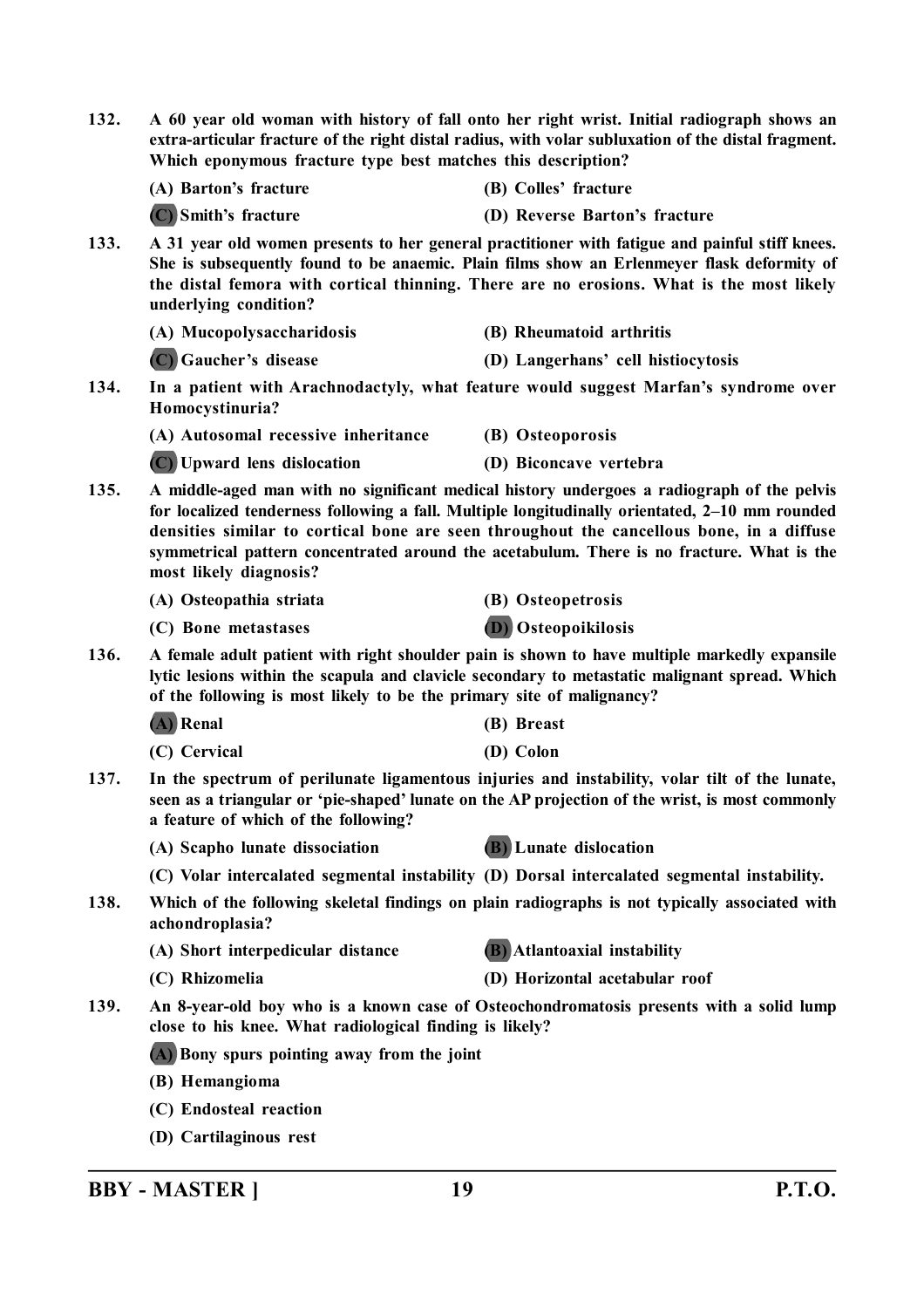**140. A 78 year old woman has left hip pain following a fall. On examination the left hip is shortened and externally rotated. X-rays show a fracture of the left neck of femur. Which of the following fractures is at highest risk of avascular necrosis?**

**(A) Basi-cervical (B) lnter-trochanteric**

**(C) Sub-capital (D) Trans-cervical**

**141. A 45 year old man has an acute episode of shortness of breath. CXR shows concave scalloping of the undersurface of the right 2nd and 3rd ribs and slight scoliosis of the inferior aspect of the thoracic spine, but the lung parenchyma is clear. Which of the following is the most likely cause of these appearances?**

**(A) Marfan's syndrome (B) Neurofibromatosis Type I**

- **(C) SLE (D) Scleroderma**
- **142. A patient presents with back pain. He is found to be HLA- B27 positive and a diagnosis of ankylosing spondylitis is suspected. Plain films of the spine are requested. Which of the following would be the least supportive of this diagnosis?**
	- **(A) Calcification of the spinal ligament (B) Peripheral joint involvemen.**
	-
	- **(C) Syndesmophytes (D) Ankylosis of the costovertebral joints**
- **143. A 29 year old male presents following blunt abdominal trauma following a motor vehicle accident. Which is the most common CT finding in the 'shock bowel'?**

**(A) Increased small bowel mucosal enhancement**

- **(B) Small bowel luminal dilation**
- **(C) Fluid-filled loops of small bowel**
- **(D) Focal involvement of the small bowel**
- **144. How would you differentiate Inactive/ Chronic Crohn's disease from Acute Crohn's disease?**
	- **(A) Mural stratification**
	- **(B) Mural hyperenhancement and comb sign**
	- **(C) Mesenteric fat stranding**
	- **(D) Submucosal fat deposition and pseudosacculation**
- **145. A young man presents with severe central chest pain following an episode of vomiting. He has history of drinking alcohol the night before. The CT shows an eccentric hyperattenuating mass within the wall of the oesophagus. Which of these is the most likely diagnosis?**
	- **(A) Mallory-Weiss tear (B) Boerhaave syndrome**
	- **(C) Transmural perforation (D) Intramural haematoma**

**146. What is the most common site of involvement in Tuberculosis of the gastrointestinal tract ?**

- **(A) Stomach (B) Duodenum**
- **(C) Ileocaecal region (D) Splenic flexure**

**147. Which of the following is correct regarding carcinoid of the GI tract?**

- **(A) Cell of Origin is interstitial cell of Cajal**
- **(B) Stomach is the most common site**
- **(C) They are always multiple.**
- **(D) Desmoplastic reactions and calcifications are seen**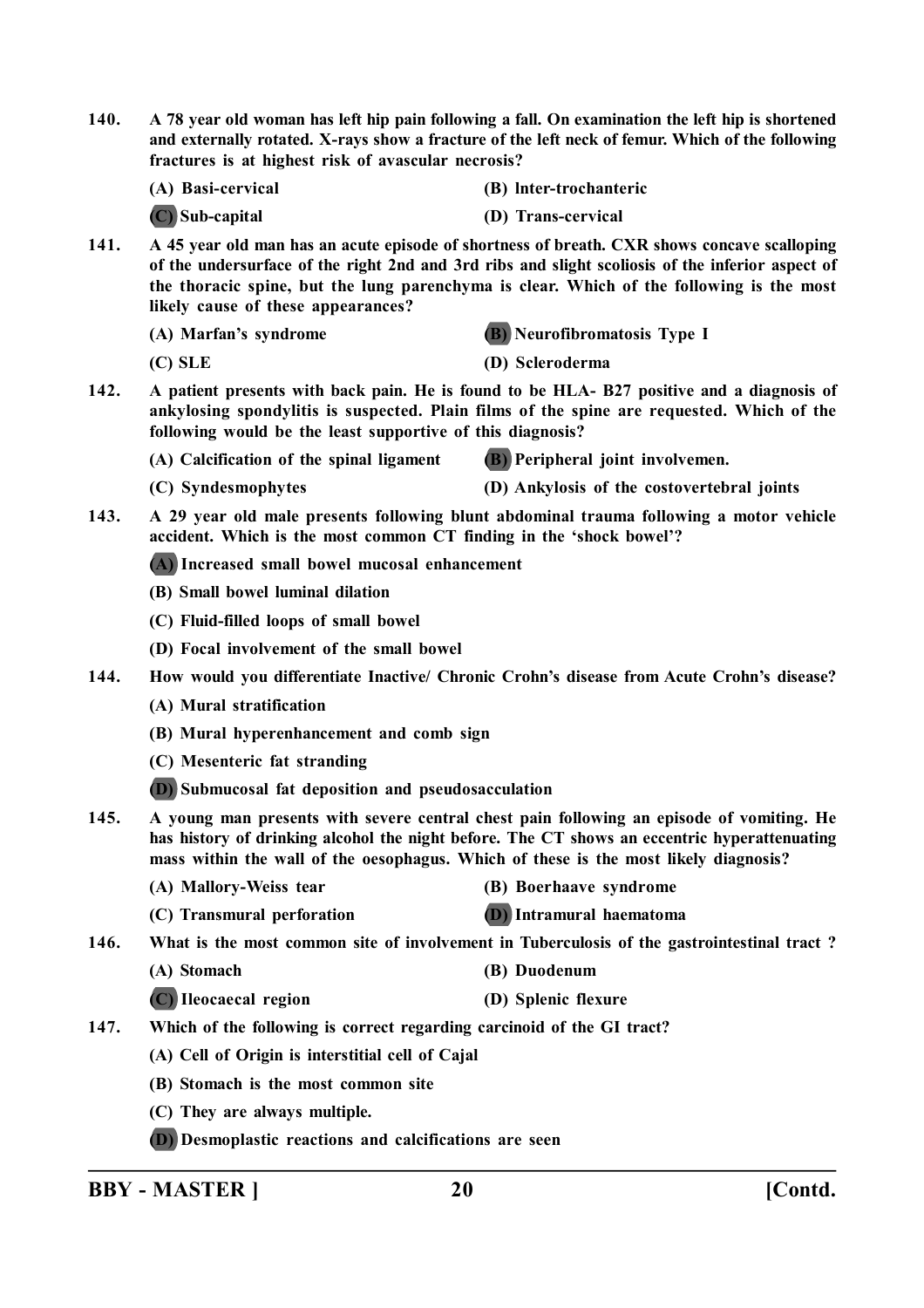| 148. | A small bowel series is requested for a patient who has a history of systemic sclerosis.<br>Which of the following is pathognomonic?<br>(A) Hidebound bowel sign                                                                                                                                                                             |                                                                                          |
|------|----------------------------------------------------------------------------------------------------------------------------------------------------------------------------------------------------------------------------------------------------------------------------------------------------------------------------------------------|------------------------------------------------------------------------------------------|
|      |                                                                                                                                                                                                                                                                                                                                              |                                                                                          |
|      | (B) Pseudo-diverticula affecting the anti-mesenteric side of the bowel                                                                                                                                                                                                                                                                       |                                                                                          |
|      | (C) Decreased intestinal transit time                                                                                                                                                                                                                                                                                                        |                                                                                          |
|      | (D) Pneumatosis intestinalis                                                                                                                                                                                                                                                                                                                 |                                                                                          |
| 149. | A patient is undergoing a barium meal. What is the best position to place the patient in to<br>see an en face view of the lesser curvature?                                                                                                                                                                                                  |                                                                                          |
|      | (A) Left anterior oblique (LAO)                                                                                                                                                                                                                                                                                                              | (B) Supine                                                                               |
|      | (C) Right anterior oblique (RAO)                                                                                                                                                                                                                                                                                                             | (D) Right lateral                                                                        |
| 150. | A 33 year old woman with mucocutaneous pigmentation on the hands and feet and in a<br>circum oral distribution presents with cramping abdominal pain. She has iron deficiency<br>anaemia. Abdominal radiograph suggested small bowel obstruction. Contrast-enhanced CT<br>demonstrates jejunal intussusception. The most likely diagnosis is |                                                                                          |
|      | (A) Familial adenomatous polyposis                                                                                                                                                                                                                                                                                                           | (B) Peutz-Jeghers syndrome                                                               |
|      | (C) Leiomyoma small bowel                                                                                                                                                                                                                                                                                                                    | (D) Small bowel carcinoma                                                                |
| 151. | A 19 year old male with a recent history of medulloblastoma now presents with vague<br>abdominal pain, PR bleeding, and weight loss. Innumerable colonic polyps are demonstrated<br>on colonoscopy. What is the most likely unifying diagnosis?                                                                                              |                                                                                          |
|      | (A) Familial adenomatous polyposis                                                                                                                                                                                                                                                                                                           | <b>(B)</b> Turcot syndrome                                                               |
|      | (C) Gardner syndrome                                                                                                                                                                                                                                                                                                                         | (D) Lynch syndrome                                                                       |
| 152. | Where do gastrointestinal stromal tumours (GIST) most commonly arise?                                                                                                                                                                                                                                                                        |                                                                                          |
|      | (A) Oesophagus                                                                                                                                                                                                                                                                                                                               | (B) Stomach                                                                              |
|      | (C) Small intestine                                                                                                                                                                                                                                                                                                                          | (D) Appendix                                                                             |
| 153. | An eight-year-old girl presented with history of abdominal pain and vomiting for a month.<br>On abdominal ultrasound, a cyst with an inner echogenic layer and outer hypoechoic layer of<br>muscle in the region of the greater curvature of the stomach is noted. What is the most<br>likely diagnosis?                                     |                                                                                          |
|      | (A) Mesenteric cyst                                                                                                                                                                                                                                                                                                                          | (B) Oesophageal duplication cyst                                                         |
|      | (C) Gastric duplication cyst                                                                                                                                                                                                                                                                                                                 | (D) Pancreatic pseudocyst                                                                |
| 154. | Which of the following is not a feature of Hyptertrophic pyloric stenosis?                                                                                                                                                                                                                                                                   |                                                                                          |
|      | (A) Single wall pyloric thickness of $>3$ mm (B) Pyloric length of $>16$ mm                                                                                                                                                                                                                                                                  |                                                                                          |
|      | (C) 'Shoulder' sign                                                                                                                                                                                                                                                                                                                          | <b>(D)</b> Bilious projectile vomiting                                                   |
| 155. | field around the wire?                                                                                                                                                                                                                                                                                                                       | When the current flowing through a wire reverses direction, what happens to the magnetic |
|      | (A) Does not change                                                                                                                                                                                                                                                                                                                          | (B) Increases                                                                            |
|      | (C) Disappears                                                                                                                                                                                                                                                                                                                               | <b>D</b> ) Reverses direction                                                            |
| 156. | Which of the following materials is paramagnetic?                                                                                                                                                                                                                                                                                            |                                                                                          |
|      | (A) Water                                                                                                                                                                                                                                                                                                                                    | (B) Fat                                                                                  |
|      | $(C)$ Air                                                                                                                                                                                                                                                                                                                                    | (D) Bone                                                                                 |

**BBY - MASTER ] 21 P.T.O.**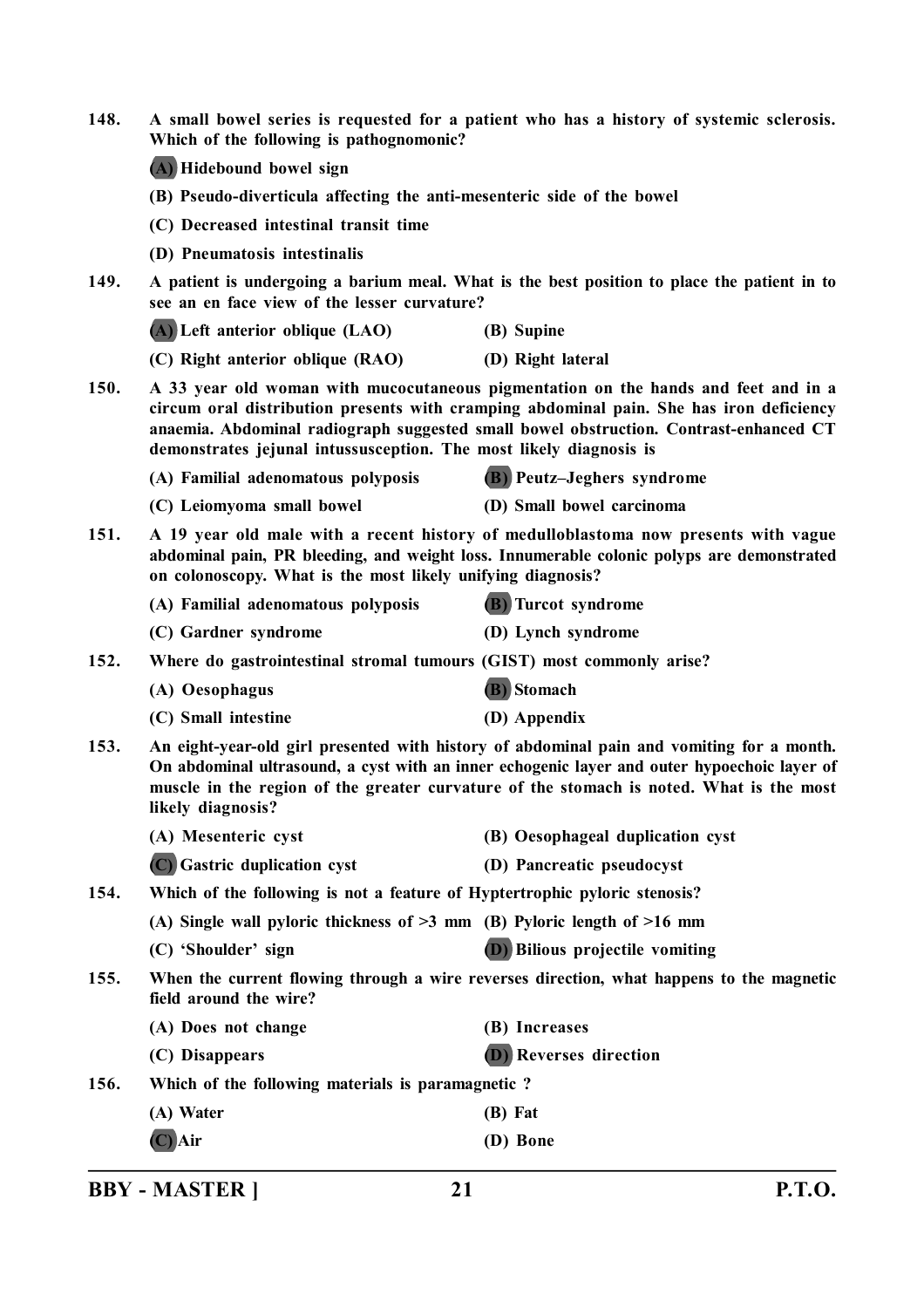| 157. | The highest field in Tesla strength permitted for adults in routine clinical practice by the<br>United States Food and Drug Administration (FDA) is |                                                                                            |
|------|-----------------------------------------------------------------------------------------------------------------------------------------------------|--------------------------------------------------------------------------------------------|
|      | $(A)$ 3.0                                                                                                                                           | $(B)$ 7.0                                                                                  |
|      | $(C)$ 10.5                                                                                                                                          | $(D)$ 11.7                                                                                 |
| 158. | The temperature of liquid helium is                                                                                                                 |                                                                                            |
|      | $(A)$ 4 °K                                                                                                                                          | (B) $0 \text{ }^{\circ}K$                                                                  |
|      | $(C) - 4$ °K                                                                                                                                        | (D) – 400 °C                                                                               |
| 159. | Which of the following is a disadvantage of high-field (e" 1.0 T) MR scanners ?                                                                     |                                                                                            |
|      | (A) Higher signal to noise                                                                                                                          |                                                                                            |
|      | (B) Better detection of calcifications and hemorrhage                                                                                               |                                                                                            |
|      | (C) Smaller artifacts around metallic implants                                                                                                      |                                                                                            |
|      | (D) Better magnetic field homogeneity                                                                                                               |                                                                                            |
| 160. | room?                                                                                                                                               | During a magnetic quench, why should patients and employees be evacuated from the scan     |
|      | (A) Even in small quantities gaseous helium causes burning and irritation to the eyes                                                               |                                                                                            |
|      | <b>(B)</b> Asphyxiation may occur                                                                                                                   |                                                                                            |
|      | (C) Severe frostbite would be likely                                                                                                                |                                                                                            |
|      | (D) The released helium may catch fire or explode.                                                                                                  |                                                                                            |
| 161. | an alloy of                                                                                                                                         | The superconducting component in the main windings of nearly all clinical MR scanners is   |
|      | (A) Niobium (Nb) and Titanium (Ti)                                                                                                                  | (B) Niobium (Nb) and Copper (Cu)                                                           |
|      | (C) Nickel (Ni) and Titanium (Ti)                                                                                                                   | (D) Nickel (Ni) and Copper (Cu)                                                            |
| 162. | Magnetic field gradients for imaging are typically measured in units of                                                                             |                                                                                            |
|      | $(A)$ Millitesla per meter $(mT/m)$                                                                                                                 | (B) Gauss per second $(G/s)$                                                               |
|      | $(C)$ Tesla $(T)$                                                                                                                                   | (D) Tesla per meter per second $(T/m-s)$                                                   |
| 163. | How many sets of paired physical gradients are present in an MR scanner :                                                                           |                                                                                            |
|      | $(A)$ 1                                                                                                                                             | $(B)$ 2                                                                                    |
|      | $(C)$ 3                                                                                                                                             | $(D)$ 6                                                                                    |
| 164. | Radiofrequency shielding of the MRI scanner room is most commonly achieved by lining<br>the walls with thin sheets of                               |                                                                                            |
|      | $(A)$ Iron                                                                                                                                          | (B) Aluminum                                                                               |
|      | $(C)$ Copper                                                                                                                                        | (D) Lead                                                                                   |
| 165. | The most common location for RF-leakage into the scanner room is                                                                                    |                                                                                            |
|      | (A) Around the door                                                                                                                                 |                                                                                            |
|      | (B) Along seals of the scanner window                                                                                                               |                                                                                            |
|      | (C) At the penetration panel                                                                                                                        |                                                                                            |
|      | (D) Along the junction of copper plates in the scanner room's walls                                                                                 |                                                                                            |
| 166. | equipment room:                                                                                                                                     | Which of the following components of an MR system is typically not located in an adjoining |
|      | (A) RF-power amplifiers                                                                                                                             | (B) Gradient amplifiers                                                                    |
|      | (C) Helium pump                                                                                                                                     | <b>D</b> ) Gradient coils                                                                  |

**BBY - MASTER ] 22 [Contd.**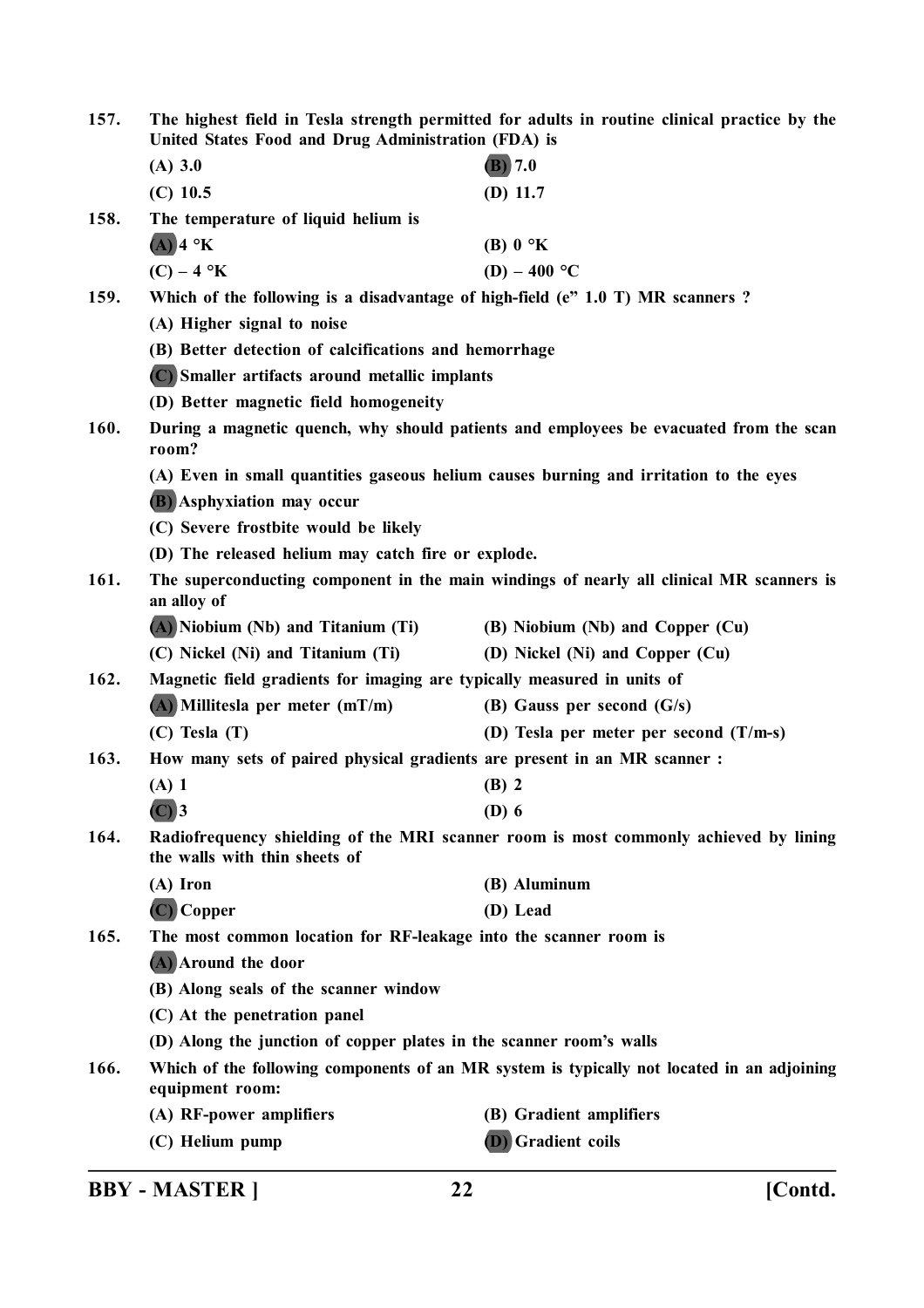| 167.                                                      | Which statement about ACR Safety Zones 1 and 2 is correct?                                                                      |                                                                                               |
|-----------------------------------------------------------|---------------------------------------------------------------------------------------------------------------------------------|-----------------------------------------------------------------------------------------------|
|                                                           | (A) Both Zones 1 and 2 lie outside the 5 Gauss line<br>(B) Patient safety screening is required before entering Zone 2          |                                                                                               |
|                                                           |                                                                                                                                 |                                                                                               |
|                                                           | families                                                                                                                        | (C) The general public should not be admitted to Zone 1; it is only for MR patients and their |
|                                                           | (D) Patients with pacemakers can at risk if allowed to enter Zone 2                                                             |                                                                                               |
| 168.                                                      |                                                                                                                                 | The loud noise produced by an MR system during a scan is primarily due to vibrations of       |
|                                                           | (A) Gradient coils                                                                                                              | (B) Radiofrequency coils                                                                      |
|                                                           | (C) Main magnet windings                                                                                                        | (D) Chiller and helium pump                                                                   |
| 169.                                                      | Which one of the listed artifacts is not related to CT imaging?                                                                 |                                                                                               |
|                                                           | (A) Photon starvation                                                                                                           | (B) Beam hardening                                                                            |
|                                                           | (C) Ghost artifacts                                                                                                             | (D) Cone beam artifact                                                                        |
| 170.                                                      | Which ONE of the following radionuclides is used in gamma imaging for detection of tumors<br>and abscesses?                     |                                                                                               |
|                                                           | $(A)$ Xenon-133                                                                                                                 | (B) Krypton-81m                                                                               |
|                                                           | $(C)$ Gallium-67                                                                                                                | $(D)$ Indium-111                                                                              |
| 171.                                                      | Which of the following is not correct about of PACS?                                                                            |                                                                                               |
|                                                           | (A) Images are available almost instantaneously in any location                                                                 |                                                                                               |
|                                                           | (B) Images can be viewed simultaneously in different locations.<br>(C) PACS means processing automatically by Computer Systems. |                                                                                               |
|                                                           |                                                                                                                                 |                                                                                               |
| (D) Images can be post processed for better visualization |                                                                                                                                 |                                                                                               |
| 172.                                                      | In third generation CT scanners which of the following is used?                                                                 |                                                                                               |
|                                                           | (A) Translate rotate system                                                                                                     | <b>B</b> ) Rotate rotate system                                                               |
|                                                           | (C) Rotate fixed system                                                                                                         | (D) Fixed fixed system                                                                        |
| 173.                                                      | blood cells and platelets in abscesses and thromboses?                                                                          | Which one of the following radionuclides is commonly used in gamma imaging to label white     |
|                                                           | (A) Carbon 18                                                                                                                   | (B) Krypton-81m                                                                               |
|                                                           | (C) Iridium39                                                                                                                   | (D) Phosphorus 87                                                                             |
| 174.                                                      | The CT value for air is                                                                                                         |                                                                                               |
|                                                           | $(A) - 1000$                                                                                                                    | $(B) -50$                                                                                     |
|                                                           | $(C)$ 0                                                                                                                         | $(D) -25$                                                                                     |
| 175.                                                      | The radionuclide used in gamma imaging for myocardial perfusion imaging is                                                      |                                                                                               |
|                                                           | (A) Rubidium-82                                                                                                                 | <b>(B)</b> Thallium-201                                                                       |
|                                                           | $(C)$ Gallium-67                                                                                                                | $(D)$ Indium-111                                                                              |
| 176.                                                      | The most important factor in helical scanning in CT scanning is                                                                 |                                                                                               |
|                                                           | (A) Slip ring technology                                                                                                        | (B) Advanced computer algorithms                                                              |
|                                                           | (C) High speed computer data processors (D) Solid state detectors                                                               |                                                                                               |
| 177.                                                      | The fetus will receive the least radiation dose in                                                                              |                                                                                               |
|                                                           | (A) Lumbar spine (AP and lateral)                                                                                               | (B) Barium enema                                                                              |
|                                                           | $(C)$ CT Brain                                                                                                                  | (D) CT Thorax                                                                                 |
|                                                           |                                                                                                                                 |                                                                                               |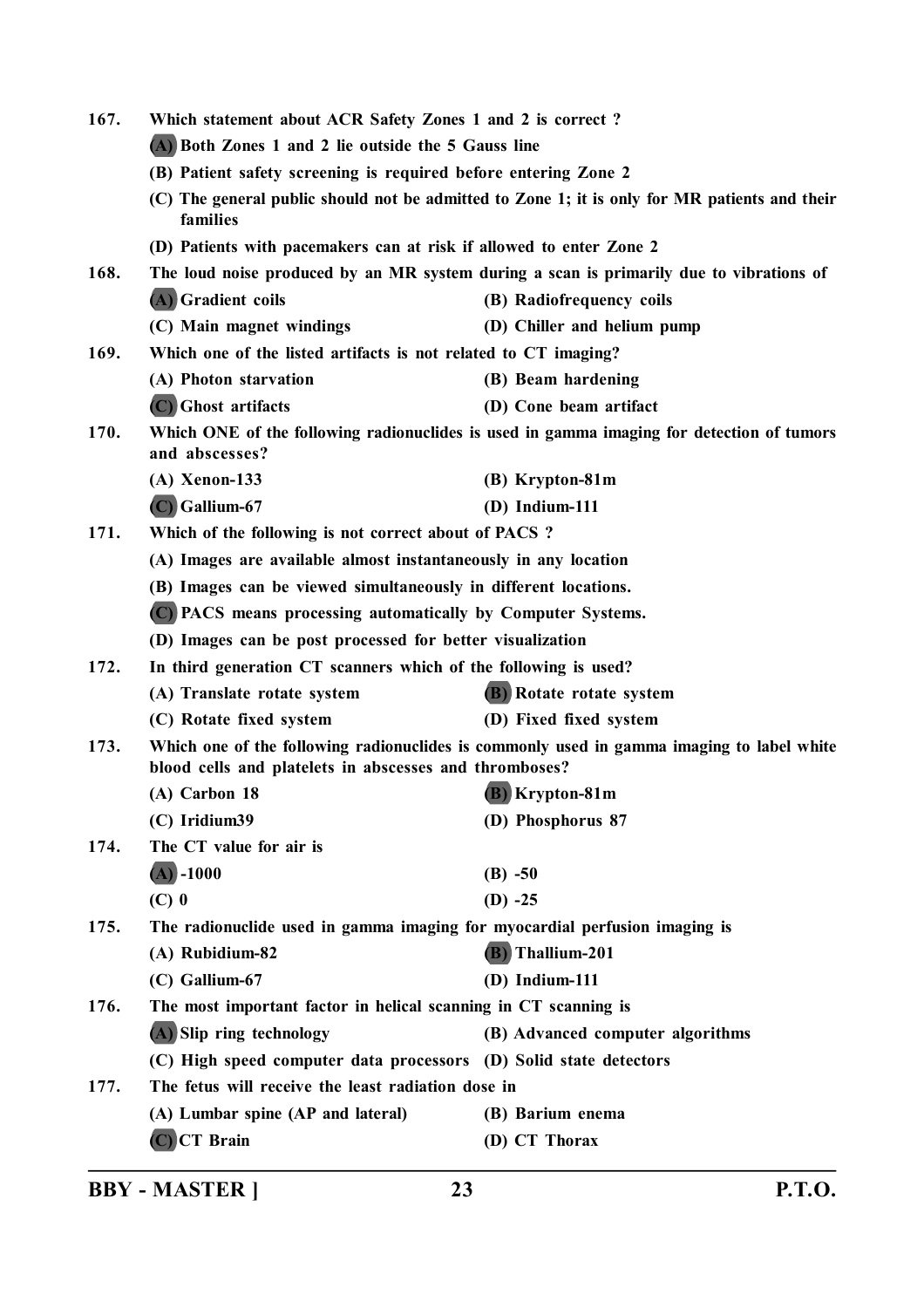- **178. Which of the following is not true regarding microbubbles used as ultrasound contrast agents?**
	- **(A) Have a gaseous core (B) Are more than 15 microns in diameter?**
	- **(C) Mainly accumulate in the blood pool. (D) Can be destroyed by ultrasound waves**
- **179. Which of the following is not true about Tissue harmonic imaging?**
	- **(A) It usually uses echoes with frequencies that are integral multiples of the fundamental frequency**
	- **(B) It requires a narrow bandwidth transducer**
	- **(C) The basal frequency can be suppressed by using a pulse inversion technique**
	- **(D) Reverberation artefacts and side lobe artefacts are reduced**
- **180. Which of the following is not true about Continuous-wave Doppler imaging?**
	- **(A) It uses a transducer with two slightly angled crystals**
	- **(B) A good range resolution can be achieved**
	- **(C) High velocities can be measured accurately**
	- **(D) Continuous Doppler signal is usually presented to the user as an audible sound**
- **181. Which of the following is not true regarding diffuse axonal injury?**
	- **(A) Involve cerebral as well as cerebellar white matter and Grey white matter junction.**
	- **(B) Involve corpus callosum**
	- **(C) Normal GCS of patient.**
	- **(D) MRI is the modality of choice for diagnosis**
- **182. Which of the following is not a sign of meningitis ?**
	- **(A) Dura and arachnoid matter signal abnormality**
	- **(B) Hydrocephalous**
	- **(C) Dirty CSF sign**
	- **(D) Cortical ribbon sign**
- **183. Which of the following is not true about mineralizing angiopathy of brain?**
	- **(A) Sequelae to radiation (B) Results in recurrent intracerebral bleeds**
	- **(C) Showing blooming on GRE images (D) Involves basal ganglia**
- **184. Which of the following is not true regarding Multiple sclerosis?**
	- **(A) Periventricular and pericallosal distribution of the hyperintense plaques.**
	- **(B) McLeod's criteria used for diagnosis**
	- **(C) Optic nerves are spared**
	- **(D) Contrast enhancement suggest active lesion**
- **185. Which of the following is not true regarding Metachromatic leukodystrophy ?**
	- **(A) Lysosomal storage disorder. (B) Frontal lobe involvement predominance.**
	- **(C) Restricted diffusion. (D) Tigroid pattern on T2/FLAIR images.**
- **186. Which of the following is not true regarding Neurosarcoidosis?**
	- **(A) Presents as granulomatous pachymeningitis**
	- **(B) On MRI lesions appears hyper intense on T2W images**
	- **(C) Does not show cerebral parenchymal involvement**
	- **(D) Differentials could be lymphoma**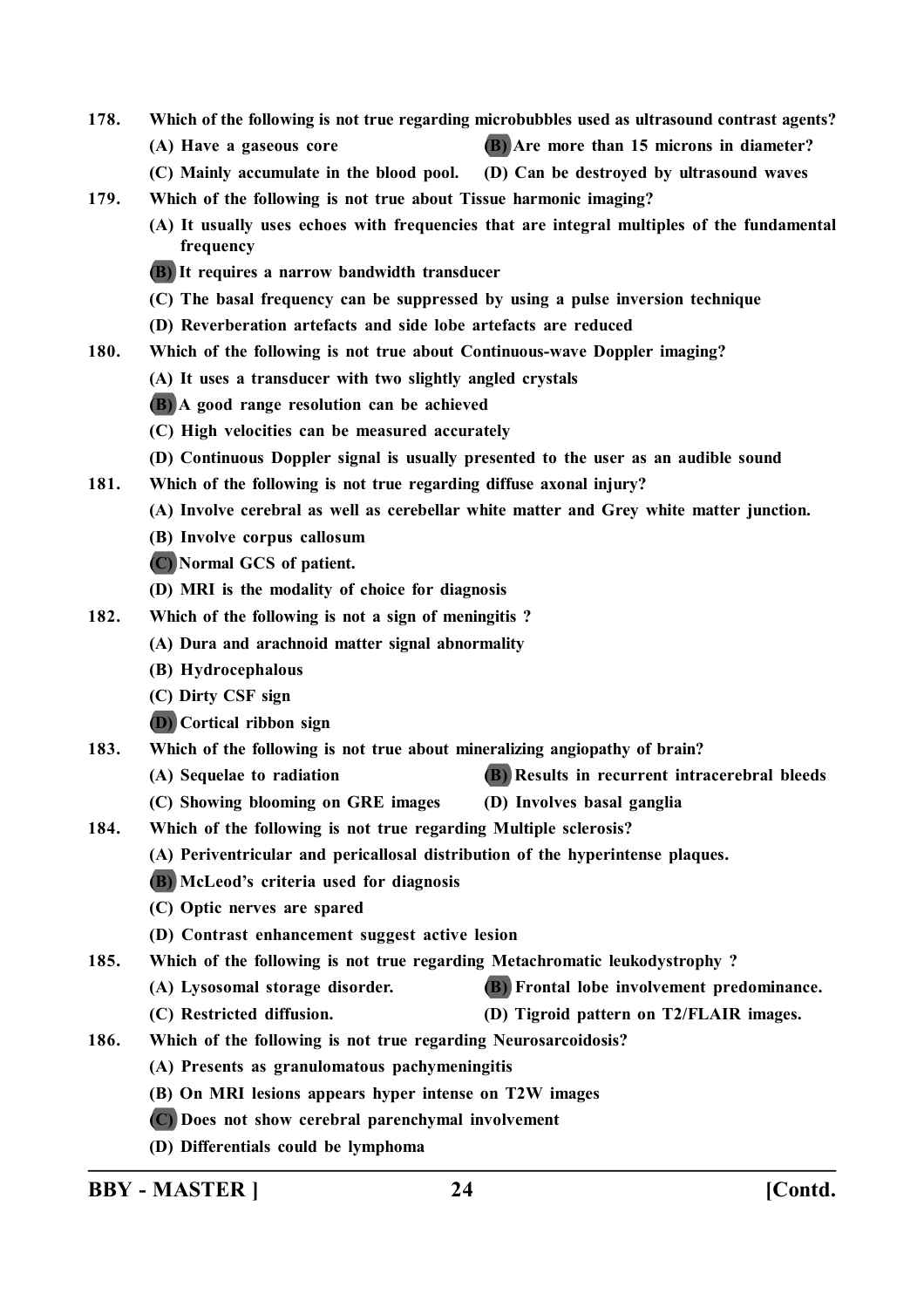- **187. Which of the following is not true about imaging of ischaemic stroke?**
	- **(A) Diffusion weighted images show restricted diffusion**

**(B) High ADC values are seen**

**(C) Diffusion perfusion mismatch is seen in the penumbra region**

**(D) Cortical laminar necrosis is a form of ischaemic stroke with parenchymal mineralization. mineralization**

- **188. Which of the following is not true about Cavernous angioma?**
	- **(A) Vascular malformation of the brain**
	- **(B) Manifest with ischemic stroke**
	- **(C) Show blooming on GRE images, giving Popcorn appearance**
	- **(D) Typically brain parenchymal lesions**
- **189. Which of the following is not true regarding Hydrocephalus imaging?**
	- **(A) Dilatation and rounding of temporal horn is earliest feature**
	- **(B) Tonsillar herniation can be seen**
	- **(C) Sulcal space effacement**
	- **(D) Septal angle is obtuse**
- **190. Which of the following is not true regarding MR spectroscopy ?**
	- **(A) Helps to differentiate between benign and malignant etiologies**
	- **(B) Lipid lactate peak is seen at 3 ppm with J coupling**
	- **(C) Choline creatinine peak seen in hyper metabolic areas**
	- **(D) Myoinositol peak is seen gliosis**
- **191. In Radiation protection ALARA stands for**
	- **(A) As Low As Reasonably Achievable.**
	- **(B) Accentuated Light Associated Radiation Account**
	- **(C) All Low Attenuation Radiation Areas**
	- **(D) Automated Low Attenuation Radiation Area.**
- **192. Which of these is not a feature of Sturge Weber syndrome?**
	- **(A) Gyral calcifications (B) SEGA**
	- **(C) Pial angiomas (D) Mental retardation with convulsions**
- **193. Vertebra prominens refers to**
	- **(A) Prominence on the anterior aspect of the neck**
	- **(B) Transverse process of C1 vertebra**
	- **(C) Spinous process of C 7 vertebra**
	- **(D) Spinous process of Lumbar Vertebrae**
- **194. Von hipppel Landau syndrome consists of**
	- **(A) Hemangioblastomas (B) Osteochondromas**
		-
- 
- **(C) Multiple Enchondromas (D) Multiple Giant Cell Tumors**

**BBY - MASTER ] 25 P.T.O.**